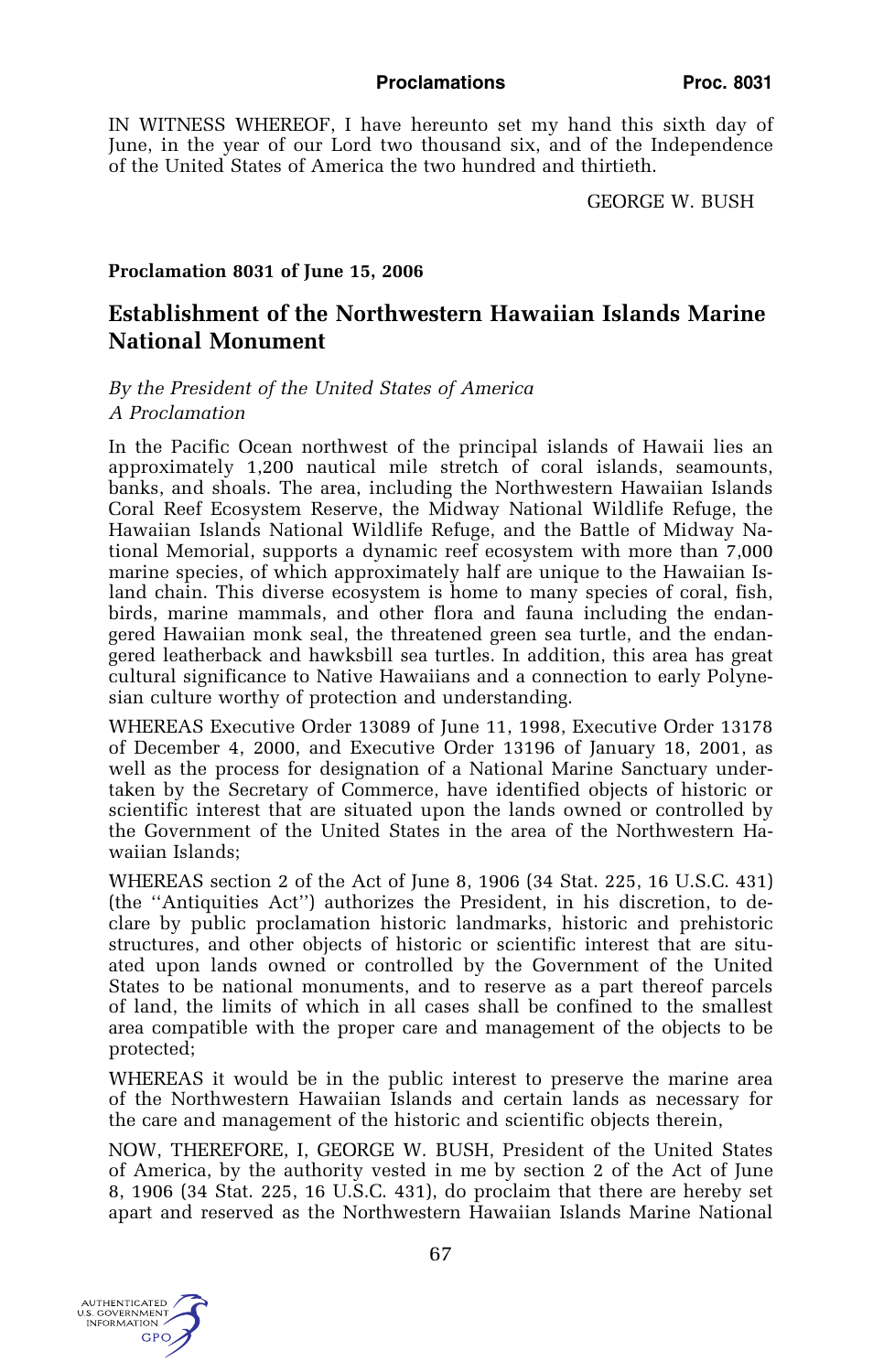Monument (the ''monument'' or ''national monument'') for the purpose of protecting the objects described above, all lands and interests in lands owned or controlled by the Government of the United States within the boundaries described on the accompanying map entitled ''Northwestern Hawaiian Islands Marine National Monument'' attached to and forming a part of this proclamation. The Federal land and interests in land reserved includes approximately 139,793 square miles of emergent and submerged lands and waters of the Northwestern Hawaiian Islands, which is the smallest area compatible with the proper care and management of the objects to be protected.

All Federal lands and interests in lands within the boundaries of this monument are hereby appropriated and withdrawn from all forms of entry, location, selection, sale, or leasing or other disposition under the public land laws, including, but not limited to, withdrawal from location, entry, and patent under mining laws, and from disposition under all laws relating to mineral and geothermal leasing.

The Secretary of Commerce, through the National Oceanic and Atmospheric Administration (NOAA), will have primary responsibility regarding management of the marine areas, in consultation with the Secretary of the Interior. The Secretary of the Interior, through the Fish and Wildlife Service (FWS), will have sole responsibility for management of the areas of the monument that overlay the Midway Atoll National Wildlife Refuge, the Battle of Midway National Memorial, and the Hawaiian Islands National Wildlife Refuge, in consultation with the Secretary of Commerce.

The Secretary of Commerce and the Secretary of the Interior (collectively, the ''Secretaries'') shall review and, as appropriate, modify the interagency agreement developed for coordinated management of the Northwestern Hawaiian Islands Coral Reef Ecosystem Reserve, signed on May 19, 2006. To manage the monument, the Secretary of Commerce, in consultation with the Secretary of the Interior and the State of Hawaii, shall modify, as appropriate, the plan developed by NOAA's National Marine Sanctuary Program through the public sanctuary designation process, and will provide for public review of that plan. To the extent authorized by law, the Secretaries, acting through the FWS and NOAA, shall promulgate any additional regulations needed for the proper care and management of the objects identified above.

The Secretary of State, in consultation with the Secretaries, shall take appropriate action to enter into negotiations with other governments to make necessary arrangements for the protection of the monument and to promote the purposes for which the monument is established. The Secretary of State, in consultation with the Secretaries, shall seek the cooperation of other governments and international organizations in furtherance of the purposes of this proclamation and consistent with applicable regional and multilateral arrangements for the protection and management of special marine areas. Furthermore, this proclamation shall be applied in accordance with international law. No restrictions shall apply to or be enforced against a person who is not a citizen, national, or resident alien of the United States (including foreign flag vessels) unless in accordance with international law.

Nothing in this proclamation shall be deemed to diminish or enlarge the jurisdiction of the State of Hawaii.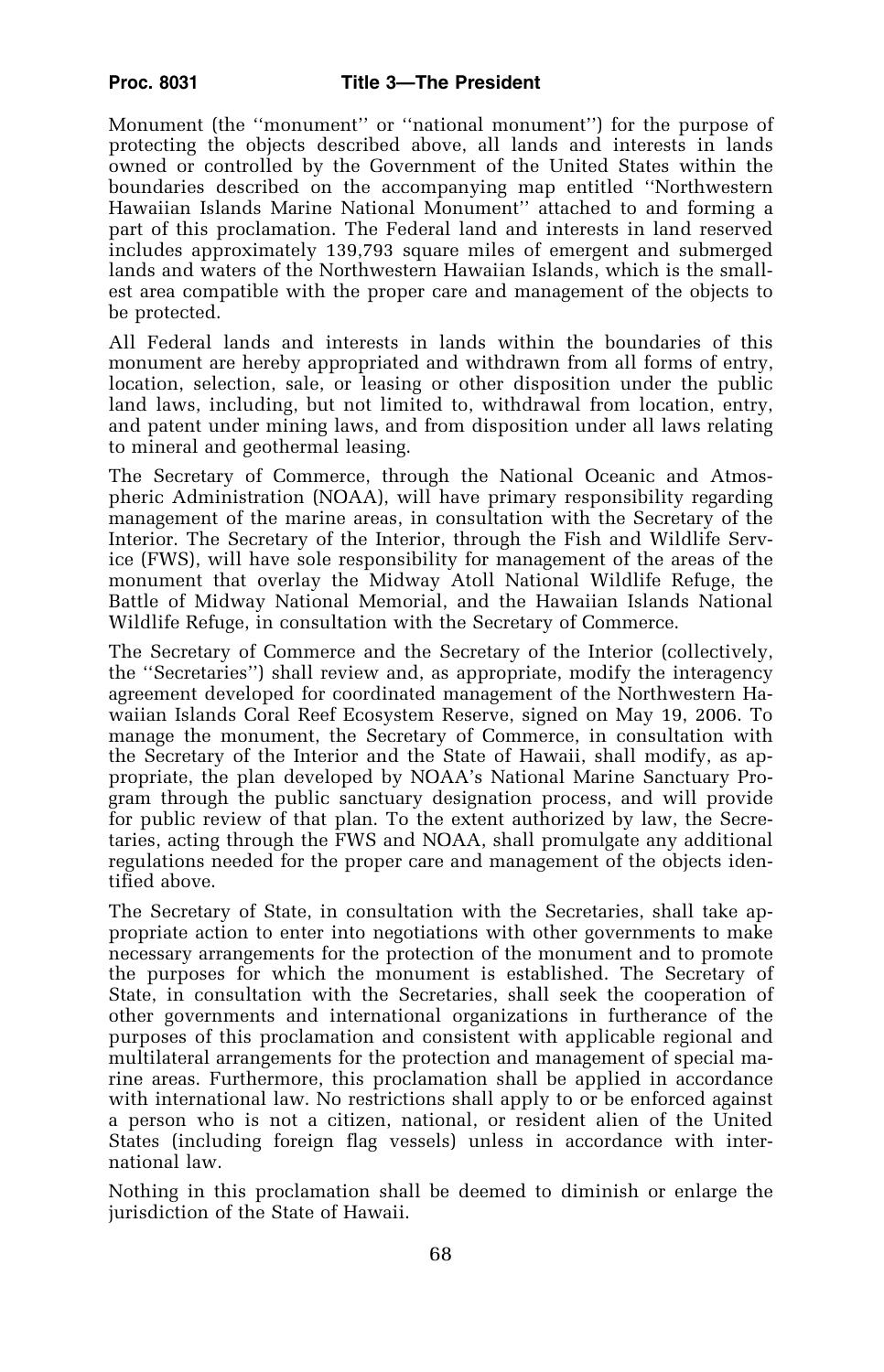#### Proclamations **Proc. 8031**

The establishment of this monument is subject to valid existing rights and use of the monument shall be administered as follows:

## **Access to the Monument**

The Secretaries shall prohibit entering the monument except pursuant to permission granted by the Secretaries or their designees. Any person passing through the monument without interruption must notify an official designated by the Secretaries at least 72 hours, but no longer than 1 month, prior to the entry date. Notification of departure from the monument must be provided within 12 hours of leaving. A person providing notice must provide the following information, as applicable: (i) position when making report; (ii) vessel name and International Maritime Organization identification number; (iii) name, address, and telephone number of owner and operator; (iv) United States Coast Guard (USCG) documentation, State license, or registration number; (v) home port; (vi) intended and actual route through the monument; (vii) general categories of any hazardous cargo on board; and (viii) length of vessel and propulsion type (e.g., motor or sail).

## **Vessel Monitoring Systems**

1. As soon as possible but not later than 30 days following the issuance of this proclamation, NOAA shall publish in the **Federal Register** a list of approved transmitting units and associated communications service providers for purposes of this proclamation. An owner or operator of a vessel that has been issued a permit for accessing the monument must ensure that such a vessel has an operating vessel monitoring system (VMS) on board, approved by the Office of Legal Enforcement in the National Oceanic and Atmospheric Administration in the Department of Commerce (OLE) when voyaging within the monument. An operating VMS includes an operating mobile transmitting unit on the vessel and a functioning communication link between the unit and OLE as provided by an OLE-approved communication service provider.

2. Only a VMS that has been approved by OLE may be used. When installing and activating the OLE-approved VMS, or when reinstalling and reactivating such VMS, the vessel owner or operator must:

a. Follow procedures indicated on an installation and activation checklist, which is available from OLE; and

b. Submit to OLE a statement certifying compliance with the checklist, as prescribed on the checklist.

3. No person may interfere with, tamper with, alter, damage, disable, or impede the operation of the VMS, or attempt any of the same.

4. When a vessel's VMS is not operating properly, the owner or operator must immediately contact OLE, and follow instructions from that office. If notified by OLE that a vessel's VMS is not operating properly, the owner and operator must follow instructions from that office. In either event, such instructions may include, but are not limited to, manually communicating to a location designated by OLE the vessel's positions or returning to port until the VMS is operable.

5. As a condition of authorized access to the monument, a vessel owner or operator subject to the requirements for a VMS in this section must allow OLE, the USCG, and their authorized officers and designees access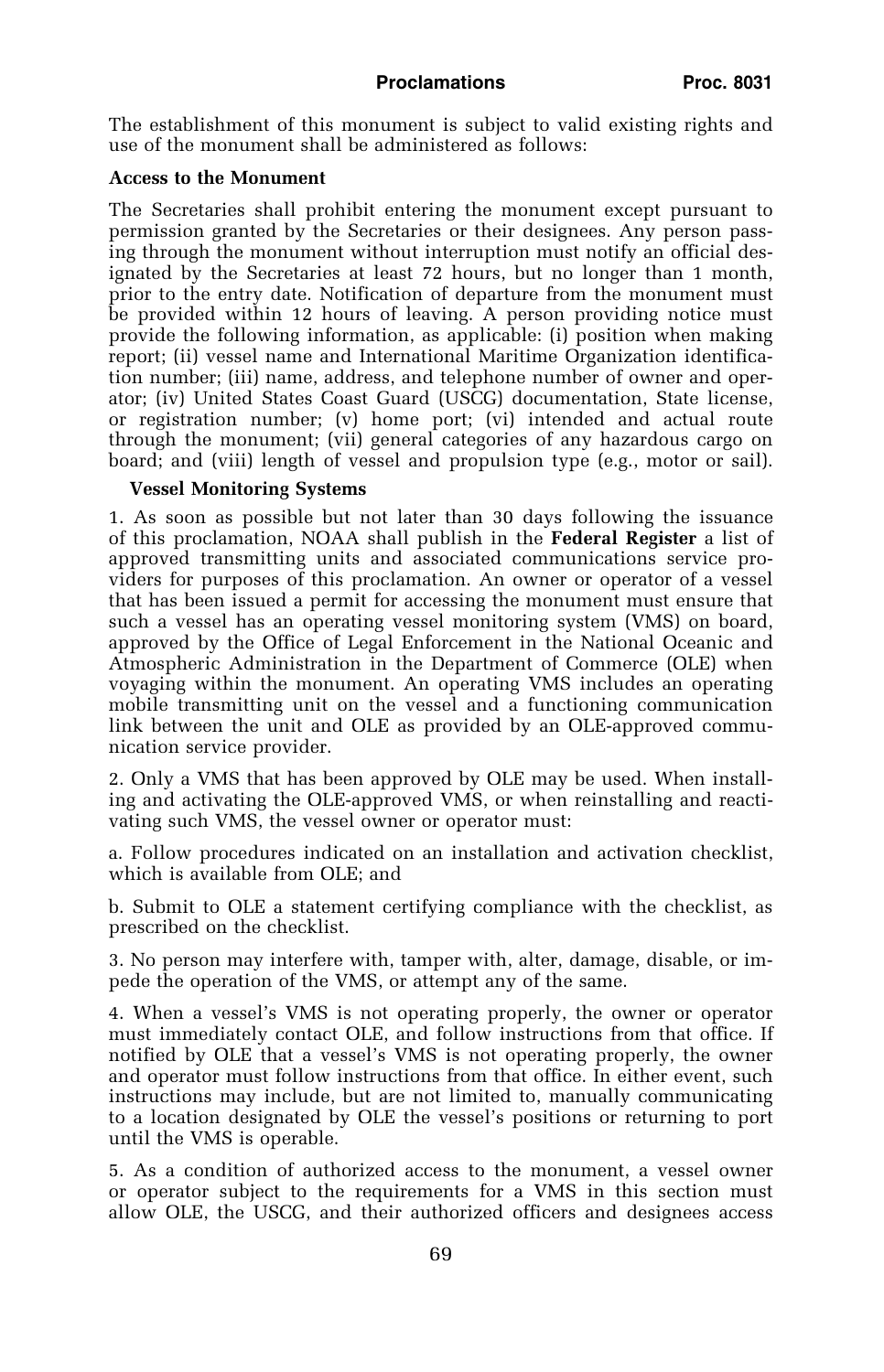to the vessels position data obtained from the VMS. Consistent with applicable law, including the limitations on access to, and use, of VMS data collected under the Magnuson-Stevens Fishery Conservation and Management Act (16 U.S.C. 1801 *et seq*.), the Secretaries may have access to, and use of, collected data for scientific, statistical, and management purposes.

6. OLE has authority over the installation and operation of the VMS unit. OLE may authorize the connection or order the disconnection of additional equipment, including a computer, to any VMS unit, when deemed appropriate by OLE.

7. The Secretaries shall prohibit any person from conducting or causing to be conducted:

a. Operating any vessel without an approved transmitting device within the monument area 45 days after the publication of the list of approved transmitting devices described in paragraph (1) above;

b. Failing to install, activate, repair, or replace a mobile transceiver unit prior to leaving port;

c. Failing to operate and maintain a mobile transceiver unit on board the vessel at all times;

d. Tampering with, damaging, destroying, altering, or in any way distorting, rendering useless, inoperative, ineffective, or inaccurate the VMS, mobile transceiver unit, or VMS signal required to be installed on or transmitted by a vessel;

e. Failing to contact OLE or follow OLE instructions when automatic position reporting has been interrupted;

f. Registering a VMS or mobile transceiver unit registered to more than one vessel at the same time;

g. Connecting or leaving connected additional equipment to a VMS unit or mobile transceiver unit without the prior approval of OLE;

h. Making a false statement, oral or written, to an authorized officer regarding the installation, use, operation, or maintenance of a VMS unit or mobile transceiver unit or communication service provider.

## **Restrictions**

*Prohibited Activities* 

The Secretaries shall prohibit persons from conducting or causing to be conducted the following activities:

1. Exploring for, developing, or producing oil, gas, or minerals within the monument;

2. Using or attempting to use poisons, electrical charges, or explosives in the collection or harvest of a monument resource;

3. Introducing or otherwise releasing an introduced species from within or into the monument; and

4. Anchoring on or having a vessel anchored on any living or dead coral with an anchor, anchor chain, or anchor rope.

*Regulated Activities*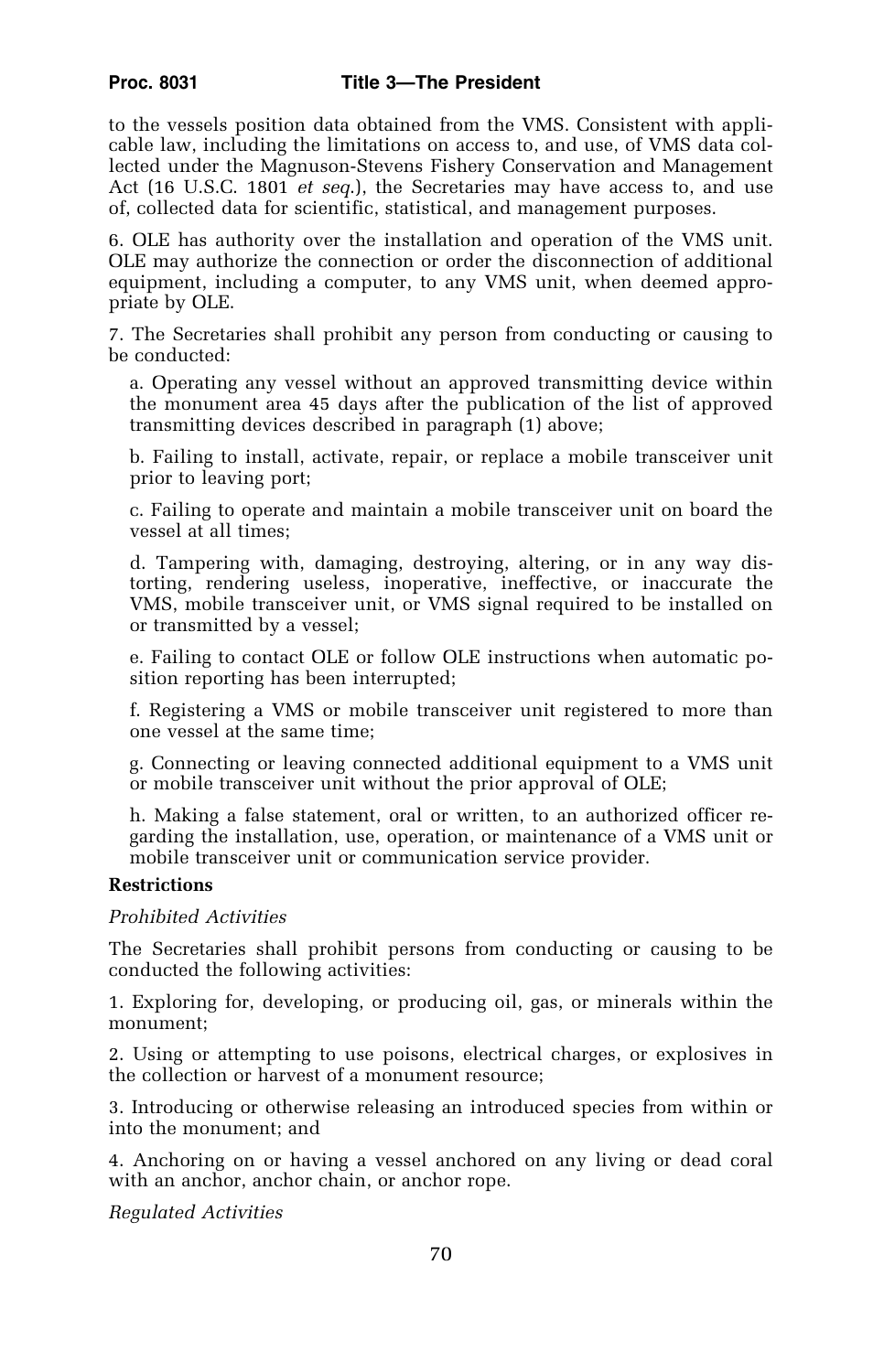Except as otherwise provided in this proclamation, the Secretaries shall prohibit any person from conducting or causing to be conducted within the monument the following activities:

1. Removing, moving, taking, harvesting, possessing, injuring, disturbing, or damaging; or attempting to remove, move, take, harvest, possess, injure, disturb, or damage any living or nonliving monument resource;

2. Drilling into, dredging, or otherwise altering the submerged lands other than by anchoring a vessel; or constructing, placing, or abandoning any structure, material, or other matter on the submerged lands;

- 3. Anchoring a vessel;
- 4. Deserting a vessel aground, at anchor, or adrift;

5. Discharging or depositing any material or other matter into Special Preservation Areas or the Midway Atoll Special Management Area except vessel engine cooling water, weather deck runoff, and vessel engine exhaust;

6. Discharging or depositing any material or other matter into the monument, or discharging or depositing any material or other matter outside of the monument that subsequently enters the monument and injures any resources of the monument, except fish parts (i.e., chumming material or bait) used in and during authorized fishing operations, or discharges incidental to vessel use such as deck wash, approved marine sanitation device effluent, cooling water, and engine exhaust;

7. Touching coral, living or dead;

8. Possessing fishing gear except when stowed and not available for immediate use during passage without interruption through the monument;

9. Swimming, snorkeling, or closed or open circuit SCUBA diving within any Special Preservation Area or the Midway Atoll Special Management Area; and

10. Attracting any living monument resources.

## **Emergencies and Law Enforcement Activities**

The prohibitions required by this proclamation shall not apply to activities necessary to respond to emergencies threatening life, property, or the environment, or to activities necessary for law enforcement purposes.

#### **Armed Forces Actions**

1. The prohibitions required by this proclamation shall not apply to activities and exercises of the Armed Forces (including those carried out by the United States Coast Guard) that are consistent with applicable laws.

2. Nothing in this proclamation shall limit agency actions to respond to emergencies posing an unacceptable threat to human health or safety or to the marine environment and admitting of no other feasible solution.

3. All activities and exercises of the Armed Forces shall be carried out in a manner that avoids, to the extent practicable and consistent with operational requirements, adverse impacts on monument resources and qualities.

4. In the event of threatened or actual destruction of, loss of, or injury to a monument resource or quality resulting from an incident, including but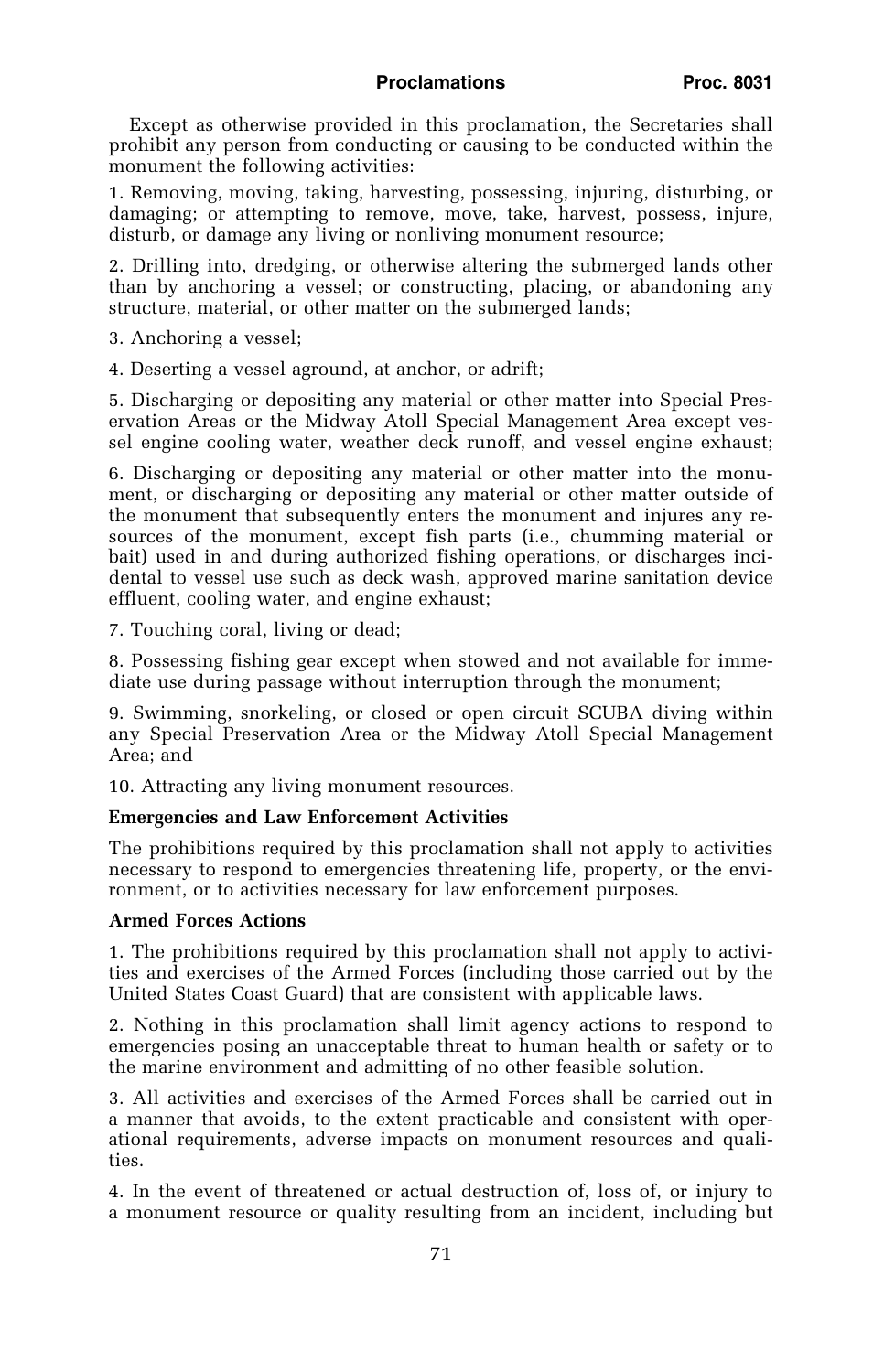not limited to spills and groundings, caused by a component of the Department of Defense or the USCG, the cognizant component shall promptly coordinate with the Secretaries for the purpose of taking appropriate actions to respond to and mitigate the harm and, if possible, restore or replace the monument resource or quality.

## **Commercial Fishing**

1. The Secretaries shall ensure that any commercial lobster fishing permit shall be subject to a zero annual harvest limit.

2. Fishing for bottomfish and pelagic species. The Secretaries shall ensure that:

a. Commercial fishing for bottomfish and associated pelagic species may continue within the monument for not longer than 5 years from the date of this proclamation provided that:

(i) The fishing is conducted in accordance with a valid commercial bottomfish permit issued by NOAA; and

(ii) Such permit is in effect on the date of this proclamation and is subsequently renewed pursuant to NOAA regulations at 50 CFR part 660 subpart E as necessary.

b. Total landings for each fishing year may not exceed the following amounts:

(i) 350,000 pounds for bottomfish species; and

(ii) 180,000 pounds for pelagic species.

c. Commercial fishing for bottomfish and associated pelagic species is prohibited in the monument after 5 years from the date of this proclamation.

## **General Requirements**

The Secretaries shall ensure that any commercial fishing within the monument is conducted in accordance with the following restrictions and conditions:

1. A valid permit or facsimile of a valid permit is on board the fishing vessel and is available for inspection by an authorized officer;

2. No attempt is made to falsify or fail to make, keep, maintain, or submit any logbook or logbook form or other required record or report;

3. Only gear specifically authorized by the relevant permit issued under the Magnuson-Stevens Fishery Conservation and Management Act is allowed to be in the possession of a person conducting commercial fishing under this section;

4. Any person conducting commercial fishing notifies the Secretaries by telephone, facsimile, or electronic mail at least 72 hours before entering the monument and within 12 hours after leaving the monument;

5. All fishing vessels must carry an activated and functioning VMS unit on board at all times whenever the vessel is in the monument;

6. All fishing vessels must carry an observer when requested to do so by the Secretaries; and

7. The activity does not take place within any Ecological Reserve, any Special Preservation Area, or the Midway Atoll Special Management Area.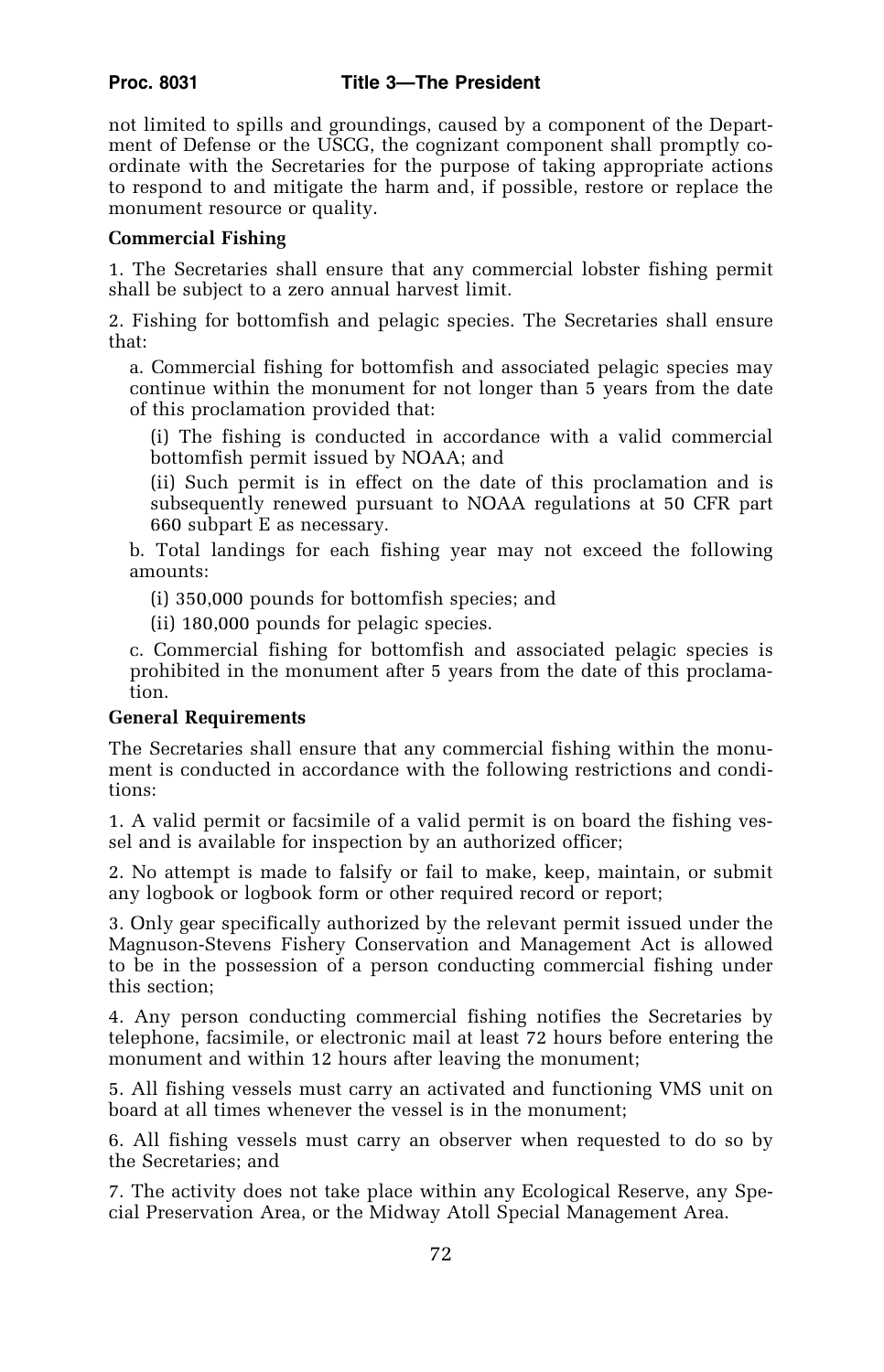## **Permitting Procedures and Criteria**

Subject to such terms and conditions as the Secretaries deem appropriate, a person may conduct an activity regulated by this proclamation if such activity is specifically authorized by a permit. The Secretaries, in their discretion, may issue a permit under this proclamation if the Secretaries find that the activity: (i) is research designed to further understanding of monument resources and qualities; (ii) will further the educational value of the monument; (iii) will assist in the conservation and management of the monument; (iv) will allow Native Hawaiian practices; (v) will allow a special ocean use; or (vi) will allow recreational activities.

## **Findings**

1. The Secretaries may not issue any permit unless the Secretaries find:

a. The activity can be conducted with adequate safeguards for the resources and ecological integrity of the monument;

b. The activity will be conducted in a manner compatible with the management direction of this proclamation, considering the extent to which the conduct of the activity may diminish or enhance monument resources, qualities, and ecological integrity, any indirect, secondary, or cumulative effects of the activity, and the duration of such effects;

c. There is no practicable alternative to conducting the activity within the monument;

d. The end value of the activity outweighs its adverse impacts on monument resources, qualities, and ecological integrity;

e. The duration of the activity is no longer than necessary to achieve its stated purpose;

f. The applicant is qualified to conduct and complete the activity and mitigate any potential impacts resulting from its conduct;

g. The applicant has adequate financial resources available to conduct and complete the activity and mitigate any potential impacts resulting from its conduct;

h. The methods and procedures proposed by the applicant are appropriate to achieve the proposed activity's goals in relation to their impacts to monument resources, qualities, and ecological integrity;

i. The applicant's vessel has been outfitted with a mobile transceiver unit approved by OLE and complies with the requirements of this proclamation; and

j. There are no other factors that would make the issuance of a permit for the activity inappropriate.

2. *Additional Findings for Native Hawaiian Practice Permits.* In addition to the findings listed above, the Secretaries shall not issue a permit to allow Native Hawaiian practices unless the Secretaries find:

a. The activity is non-commercial and will not involve the sale of any organism or material collected;

b. The purpose and intent of the activity are appropriate and deemed necessary by traditional standards in the Native Hawaiian culture (pono), and demonstrate an understanding of, and background in, the traditional practice, and its associated values and protocols;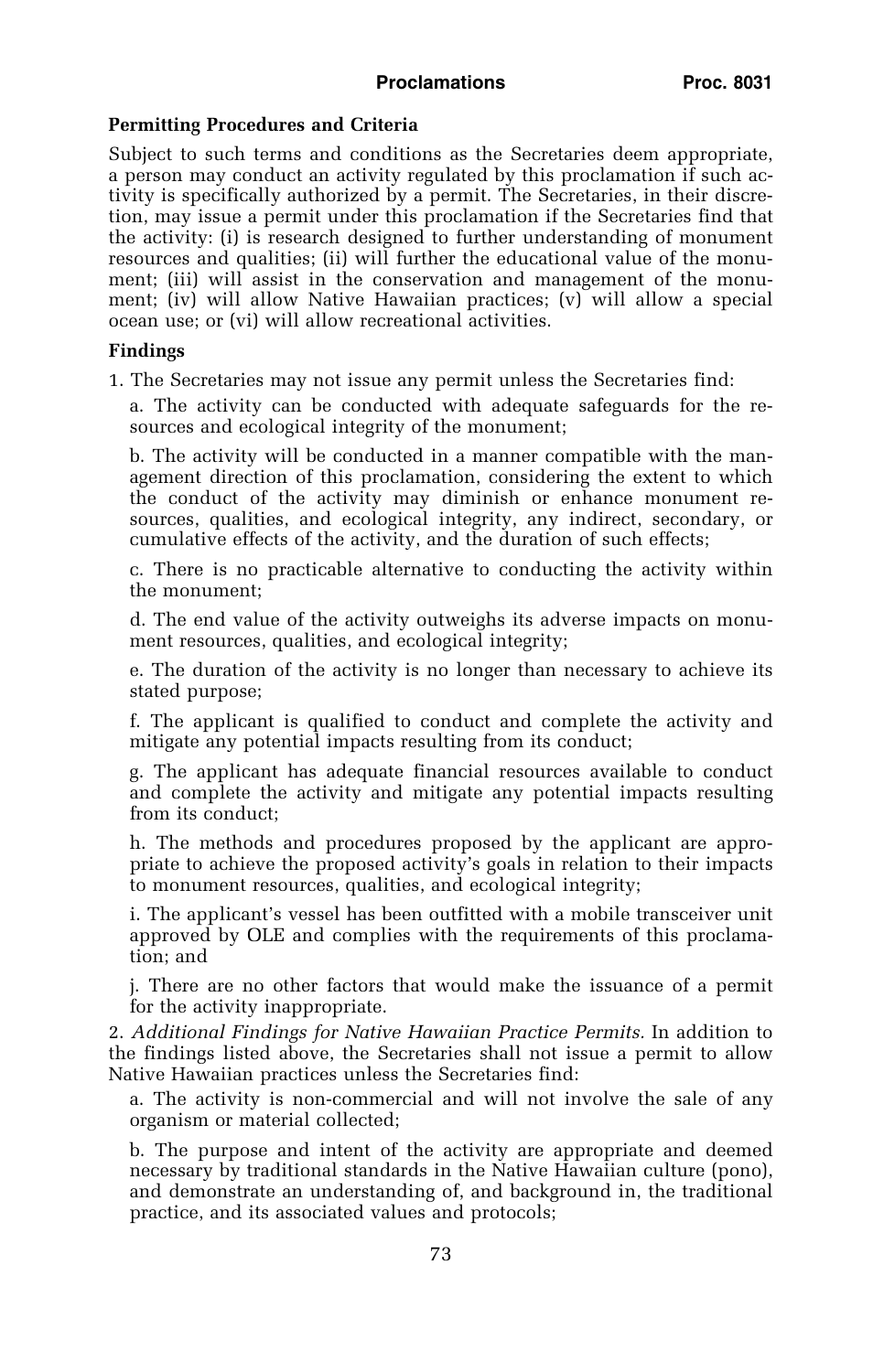c. The activity benefits the resources of the Northwestern Hawaiian Islands and the Native Hawaiian community;

d. The activity supports or advances the perpetuation of traditional knowledge and ancestral connections of Native Hawaiians to the Northwestern Hawaiian Islands; and

e. Any monument resource harvested from the monument will be consumed in the monument.

## 3. *Additional Findings, Criteria, and Requirements for Special Ocean Use Permits*

a. In addition to the findings listed above, the following requirements apply to the issuance of a permit for a special ocean use:

(i) Any permit for a special ocean use issued under this section:

(A) Shall authorize the conduct of an activity only if that activity is compatible with the purposes for which the monument is designated and with protection of monument resources;

(B) Shall not authorize the conduct of any activity for a period of more than 5 years unless renewed by the Secretaries;

(C) Shall require that activities carried out under the permit be conducted in a manner that does not destroy, cause the loss of, or injure monument resources; and

(D) Shall require the permittee to purchase and maintain comprehensive general liability insurance, or post an equivalent bond, against claims arising out of activities conducted under the permit and to agree to hold the United States harmless against such claims; and

(ii) Each person issued a permit for a special ocean use under this section shall submit an annual report to the Secretaries not later than December 31 of each year that describes activities conducted under that permit and revenues derived from such activities during the year.

b. The Secretaries may not issue a permit for a special ocean use unless they determine that the proposed activity will be consistent with the findings listed above for the issuance of any permit.

c. Categories of special ocean use being permitted for the first time under this section will be restricted in duration and permitted as a special ocean use pilot project. Subsequent permits for any category of special ocean use may be issued only if a special ocean use pilot project for that category has been determined by the Secretaries to meet the criteria in this proclamation and any terms and conditions placed on the permit for the pilot project.

d. The Secretaries shall provide public notice prior to requiring a special ocean use permit for any category of activity not previously identified as a special ocean use.

e. The following requirements apply to permits for a special ocean use for an activity within the Midway Atoll Special Management Area.

(i) The Secretaries may issue a permit for a special ocean use for activities within the Midway Atoll Special Management Area provided: (A) The Secretaries find the activity furthers the conservation and management of the monument; and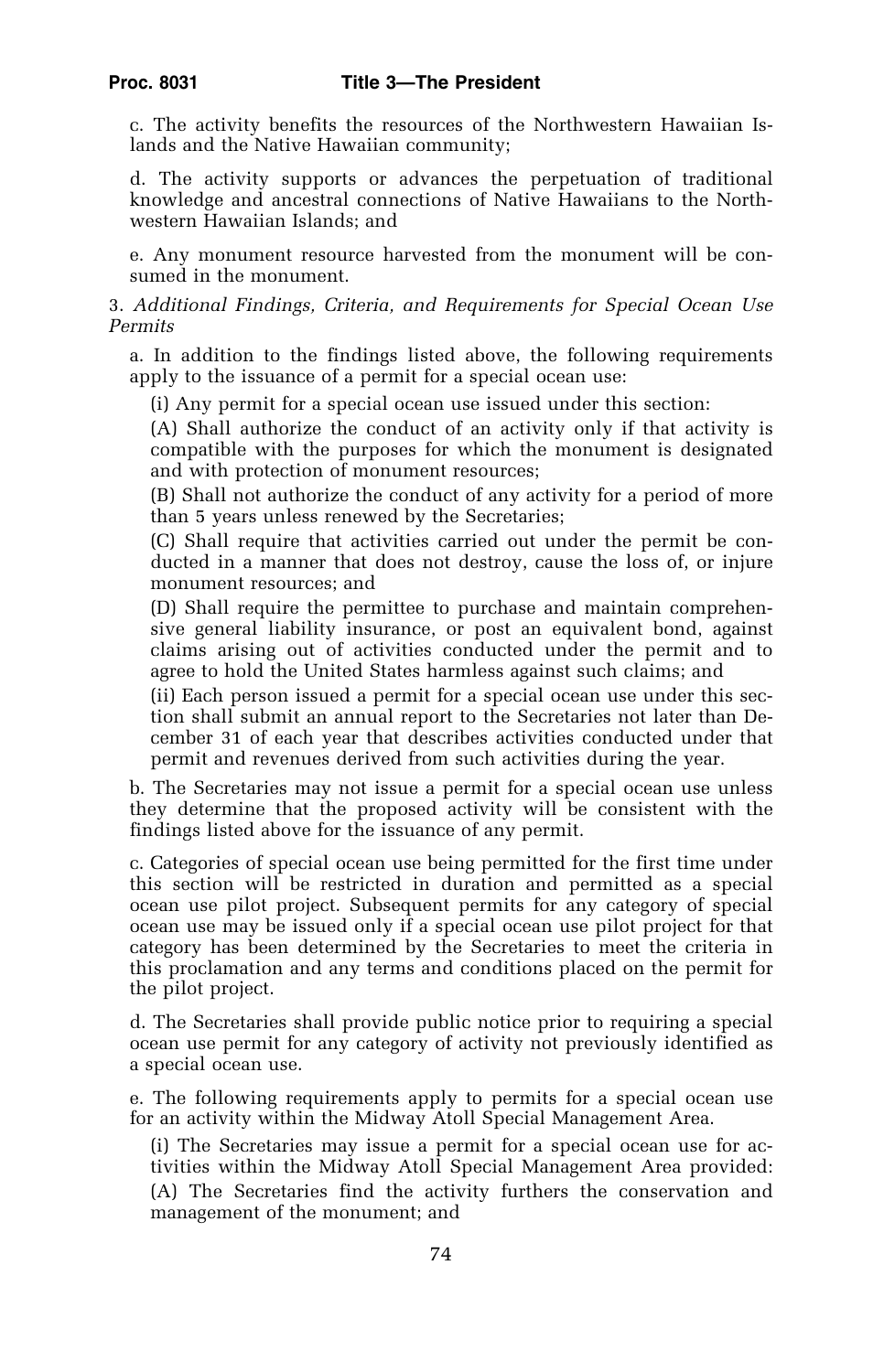## **Proclamations Proc. 8031**

(B) The Director of the United States Fish and Wildlife Service or his or her designee has determined that the activity is compatible with the purposes for which the Midway Atoll National Wildlife Refuge was designated.

(ii) As part of a permit, the Secretaries may allow vessels to transit the monument as necessary to enter the Midway Atoll Special Management Area.

f. The Secretaries may issue a permit for a special ocean use for activities outside the Midway Atoll Special Management Area provided:

(i) The Secretaries find the activity will directly benefit the conservation and management of the monument;

(ii) The Secretaries determine the purpose of the activity is for research or education related to the resources or qualities of the monument;

(iii) The Secretaries provide public notice of the application and an opportunity to provide comments at least 30 days prior to issuing the permit; and

(iv) The activity does not involve the use of a commercial passenger vessel.

4. *Additional Findings for Recreation Permits*. The Secretaries may issue a permit only for recreational activities to be conducted within the Midway Atoll Special Management Area. In addition to the general findings listed above for any permit, the Secretaries may not issue such permit unless the Secretaries find:

a. The activity is for the purpose of recreation as defined in regulation;

b. The activity is not associated with any for-hire operation; and

c. The activity does not involve any extractive use.

#### **Sustenance Fishing**

Sustenance fishing means fishing for bottomfish or pelagic species that are consumed within the monument, and is incidental to an activity permitted under this proclamation. The Secretaries may permit sustenance fishing outside of any Special Preservation Area as a term or condition of any permit issued under this proclamation. The Secretaries may not permit sustenance fishing in the Midway Atoll Special Management Area unless the activity has been determined by the Director of the United States Fish and Wildlife Service or his or her designee to be compatible with the purposes for which the Midway Atoll National Wildlife Refuge was established. Sustenance fishing must be conducted in a manner compatible with this proclamation, including considering the extent to which the conduct of the activity may diminish monument resources, qualities, and ecological integrity, as well as any indirect, secondary, or cumulative effects of the activity and the duration of such effects. The Secretaries will develop procedures for systematic reporting of sustenance fishing.

**Definitions** For purposes of this proclamation:

*Attract or Attracting* means luring or attempting to lure a living resource by any means, except the mere presence of human beings (e.g., swimmers, divers, boaters).

*Bottomfish Species* means bottomfish management unit species as defined at 50 CFR 660.12.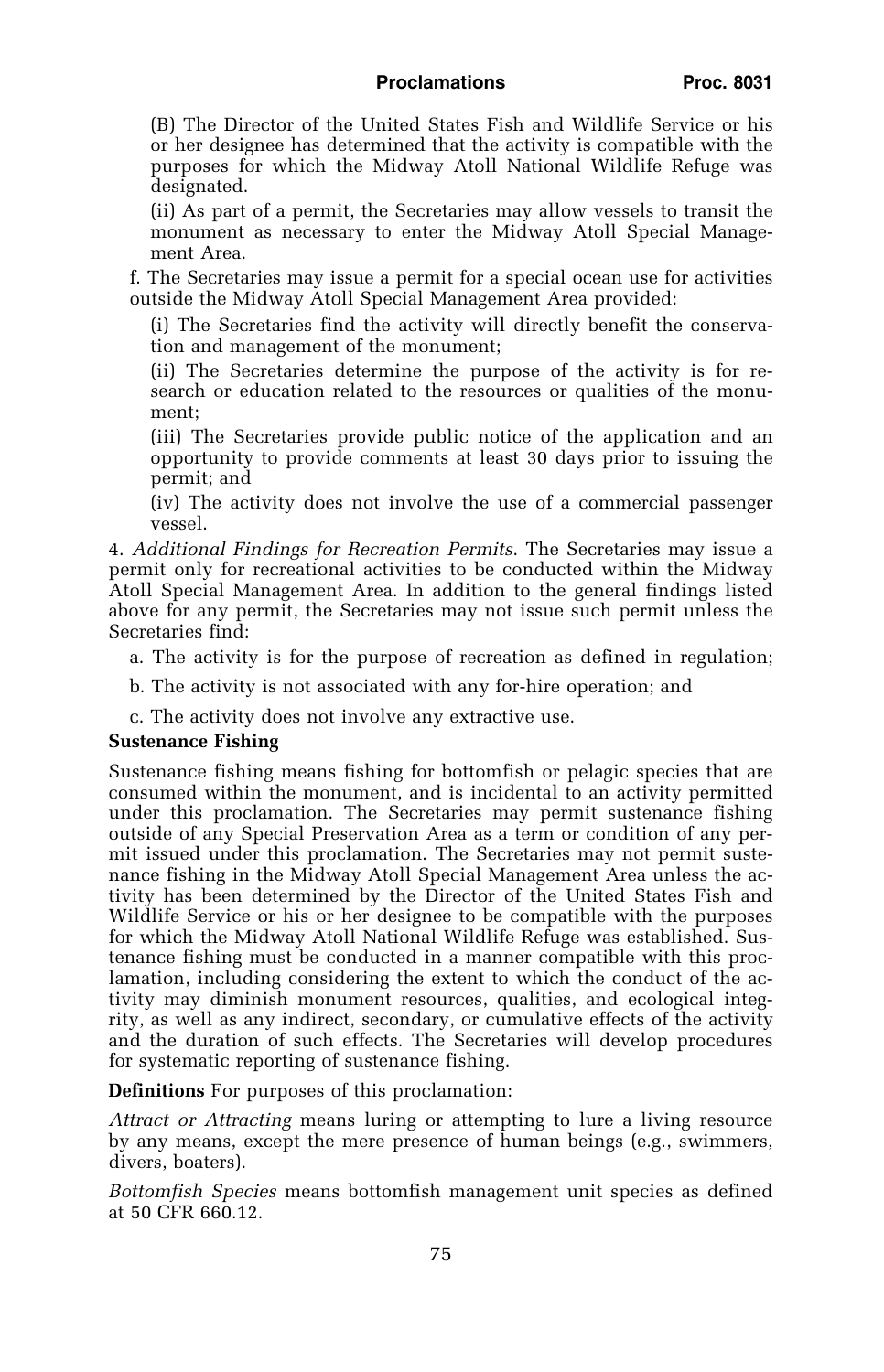*Commercial Bottomfishing* means commercial fishing for bottomfish species.

*Commercial Passenger Vessel* means a vessel that carries individuals who have paid for such carriage.

*Commercial Pelagic Trolling* means commercial fishing for pelagic species.

*Deserting* a vessel means:

1. Leaving a vessel aground or adrift:

(i) Without notifying the Secretaries of the vessel going aground or adrift within 12 hours of its discovery and developing and presenting to the Secretaries a preliminary salvage plan within 24 hours of such notification;

(ii) After expressing or manifesting intention to not undertake or to cease salvage efforts; or

(iii) When the Secretaries are unable, after reasonable efforts, to reach the owner/operator within 12 hours of the vessels condition being reported to authorities.

2. Leaving a vessel at anchor when its condition creates potential for a grounding, discharge, or deposit and the owner/operator fails to secure the vessel in a timely manner.

*Ecological Reserve* means an area of the monument consisting of contiguous, diverse habitats that provide natural spawning, nursery, and permanent residence areas for the replenishment and genetic protection of marine life, and also to protect and preserve natural assemblages of habitats and species within areas representing a broad diversity of resources and habitats found within the monument.

*Ecological Integrity* means a condition determined to be characteristic of an ecosystem that has the ability to maintain the function, structure, and abundance of natural biological communities, including rates of change in response to natural environmental variation.

*Fishing Year* means the year beginning at 0001 local time on January 1 and ending at 2400 local time on December 31.

*Introduced Species* means:

1. A species (including, but not limited to, any of its biological matter capable of propagation) that is non-native to the ecosystem(s) protected by the monument; or

2. Any organism into which genetic matter from another species has been transferred in order that the host organism acquires the genetic traits of the transferred genes.

*Landing* means offloading fish from a fishing vessel or causing fish to be offloaded from a fishing vessel.

*Midway Atoll Special Management Area* means the area of the monument surrounding Midway Atoll out to a distance of 12 nautical miles, established for the enhanced management, protection, and preservation of monument wildlife and historical resources.

*Mobile Transceiver Unit* means a vessel monitoring system or VMS device installed on board a vessel that is used for vessel monitoring and transmitting the vessel's position as required by this proclamation.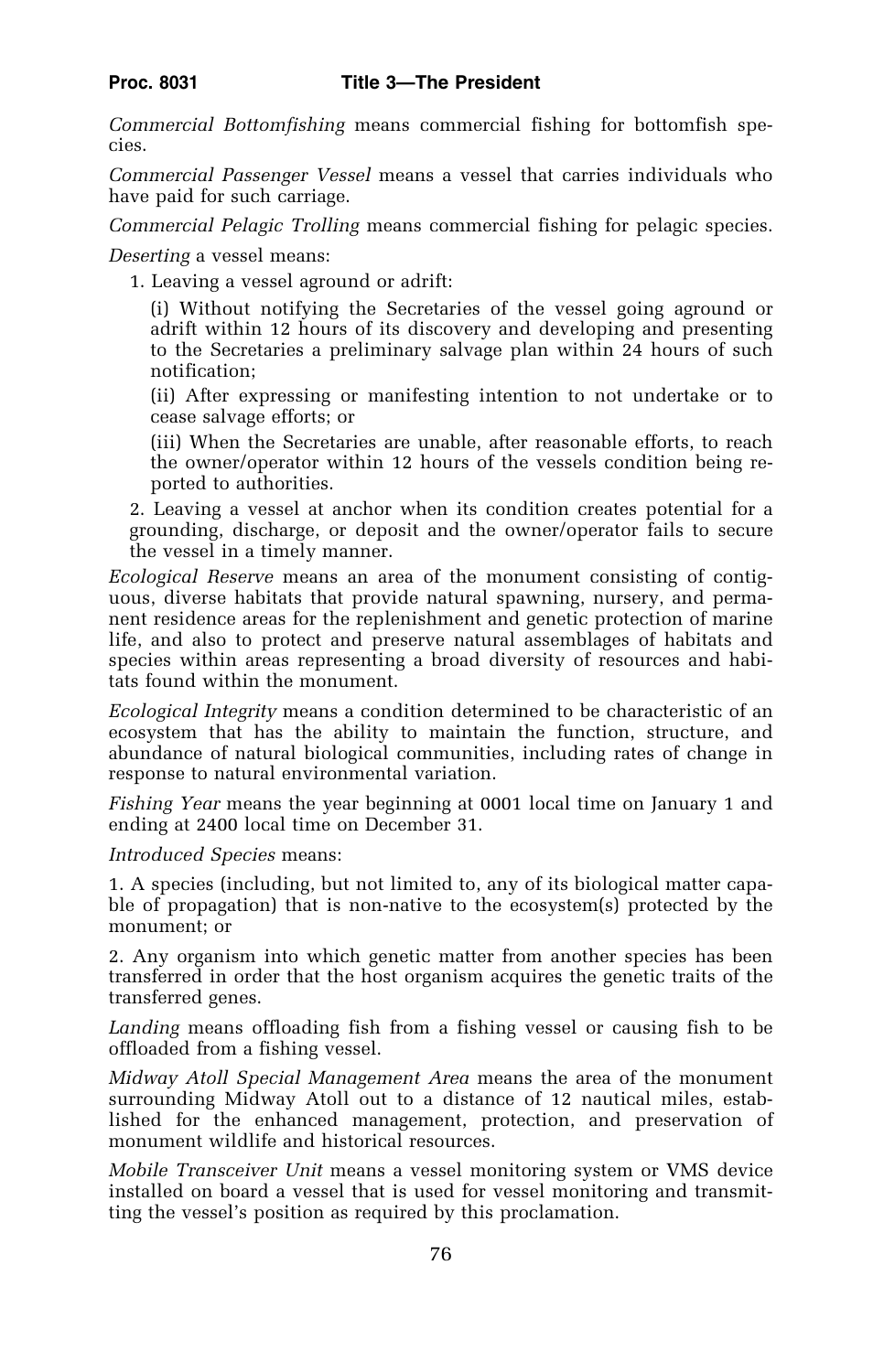#### Proclamations **Proc. 8031**

*Native Hawaiian Practices* means cultural activities conducted for the purposes of perpetuating traditional knowledge, caring for and protecting the environment, and strengthening cultural and spiritual connections to the Northwestern Hawaiian Islands that have demonstrable benefits to the Native Hawaiian community. This may include, but is not limited to, the noncommercial use of monument resources for direct personal consumption while in the monument.

*Ocean-Based Ecotourism* means a class of fee-for-service activities that involves visiting the monument for study, enjoyment, or volunteer assistance for purposes of conservation and management.

*Pelagic Species* means Pacific Pelagic Management Unit Species as defined at 50 CFR 660.12.

*Pono* means appropriate, correct, and deemed necessary by traditional standards in the Hawaiian culture.

*Recreational Activity* means an activity conducted for personal enjoyment that does not result in the extraction of monument resources and that does not involve a fee-for-service transaction. This includes, but is not limited to, wildlife viewing, SCUBA diving, snorkeling, and boating.

*Special Preservation Area (SPA)* means discrete, biologically important areas of the monument within which uses are subject to conditions, restrictions, and prohibitions, including but not limited to access restrictions. SPAs are used to avoid concentrations of uses that could result in declines in species populations or habitat, to reduce conflicts between uses, to protect areas that are critical for sustaining important marine species or habitats, or to provide opportunities for scientific research.

*Special Ocean Use* means an activity or use of the monument that is engaged in to generate revenue or profits for one or more of the persons associated with the activity or use, and does not destroy, cause the loss of, or injure monument resources. This includes ocean-based ecotourism and other activities such as educational and research activities that are engaged in to generate revenue, but does not include commercial fishing for bottomfish or pelagic species conducted pursuant to a valid permit issued by NOAA.

*Stowed and Not Available for Immediate Use* means not readily accessible for immediate use, e.g., by being securely covered and lashed to a deck or bulkhead, tied down, unbaited, unloaded, or partially disassembled (such as spear shafts being kept separate from spear guns).

*Sustenance Fishing* means fishing for bottomfish or pelagic species in which all catch is consumed within the monument, and that is incidental to an activity permitted under this proclamation.

*Vessel Monitoring System or VMS* means a vessel monitoring system or mobile transceiver unit approved by the Office for Law Enforcement for use on vessels permitted to access the monument, as required by this subpart.

Nothing in this proclamation shall be deemed to revoke any existing withdrawal, reservation, or appropriation; however, the national monument shall be the dominant reservation.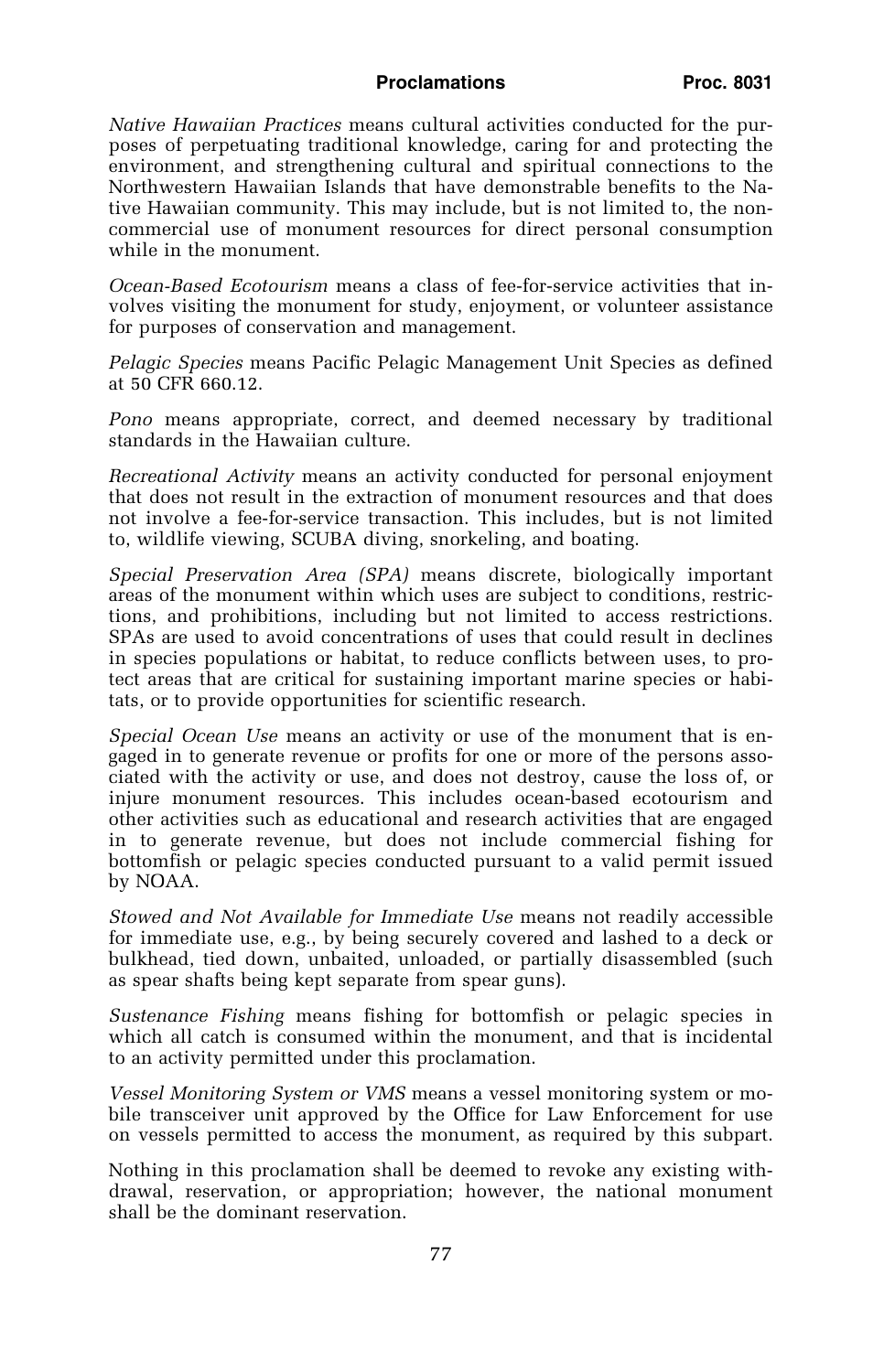Warning is hereby given to all unauthorized persons not to appropriate, injure, destroy, or remove any feature of this monument and not to locate or settle upon any lands thereof.

IN WITNESS WHEREOF, I have hereunto set my hand this fifteenth day of June, in the year of our Lord two thousand six, and of the Independence of the United States of America the two hundred and thirtieth.

GEORGE W. BUSH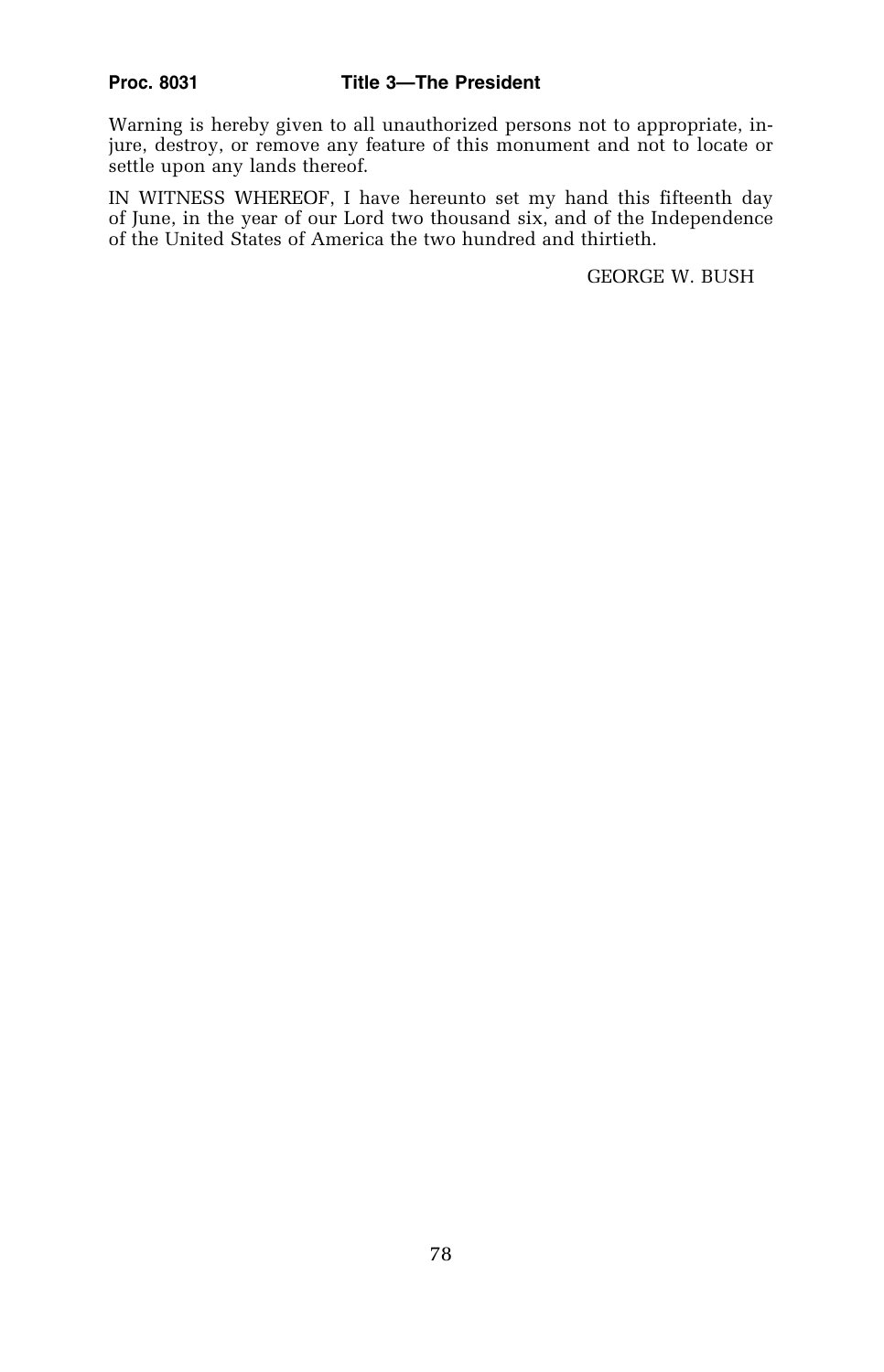Northwestern Hawaiian Islands Marine National Monument

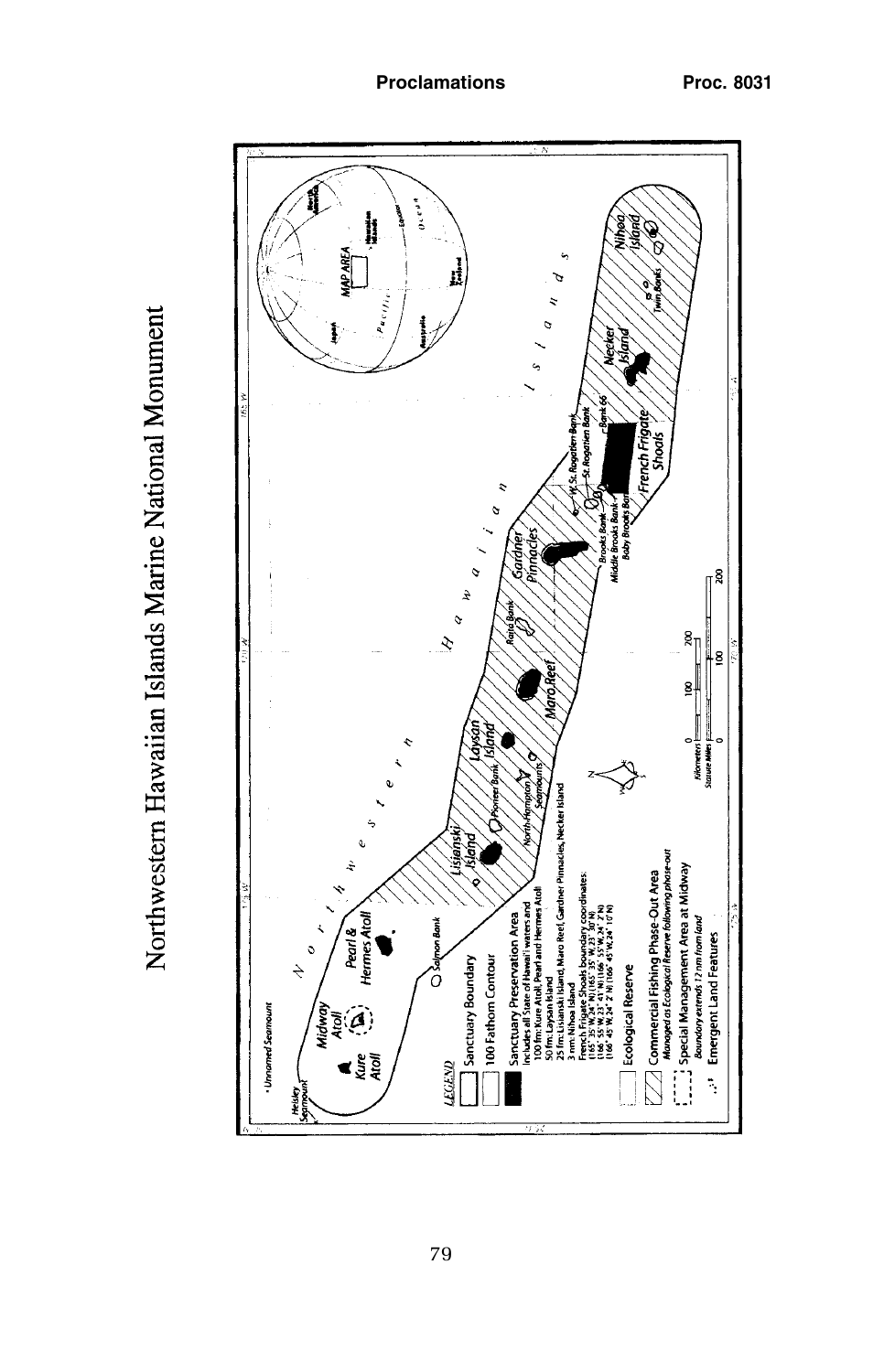# **Proc. 8031 Title 3—The President**

Northwestern Hawaiian Islands Marine National Monument Boundary Coordinates

l,

[Coordinates listed are unprojected (Geographic) and based on the North American Datum of 1983.]

| Point<br>Latitude | Longitude   |
|-------------------|-------------|
| 1<br>28.437480    | -175.177660 |
| 2<br>28.267840    | -175.000000 |
| 3<br>26.848220    | -173.513200 |
| 4<br>26.600050    | -171.628460 |
| 5<br>26.591570    | -171.564050 |
| 6<br>26.584980    | -171.514000 |
| 7<br>26.567910    | -171.458490 |
| 26.555880<br>8    | -171.419340 |
| 9<br>26.237590    | -170.384040 |
| 10<br>25.842570   | -167.964750 |
| 11<br>25.816640   | -167.805960 |
| 12<br>25.784980   | -167.612000 |
| 13<br>25.664070   | -167.441430 |
| 14<br>25.585060   | -167.329980 |
| 15<br>25.173930   | -166.750000 |
| 24.681970<br>16   | -166.056000 |
| 17<br>24.594130   | -165.583330 |
| 18<br>24.399760   | -164.537400 |
| 19<br>23.880420   | -161.742420 |
| 23.868390<br>20   | -161.686790 |
| 21<br>23.853160   | -161.632100 |
| 22<br>23.834780   | -161.578570 |
| 23<br>23.813320   | -161.526420 |
| 24<br>23.788880   | -161.475860 |
| 25<br>23.761550   | -161.427080 |
| 23.731440<br>26   | -161.380290 |
| 27<br>23.698680   | -161.335660 |
| 23.663380<br>28   | -161.293370 |
| 29<br>23.625700   | -161.253600 |
| 23.585780<br>30   | -161.216500 |
| 23.543790<br>31   | -161.182210 |
| 23.499890<br>32   | -161.150870 |
| 33<br>23.454250   | -161.122600 |
| 34<br>23.407070   | -161.097510 |
| 35<br>23.358510   | -161.075690 |
| 23.308790<br>36   | -161.057240 |
| 37<br>23.258090   | -161.042210 |
| 23.206620<br>38   | -161.030670 |
| 39<br>23.154580   | -161.022660 |
| 23.102170<br>40   | -161.018200 |
| 41<br>23.049610   | -161.017300 |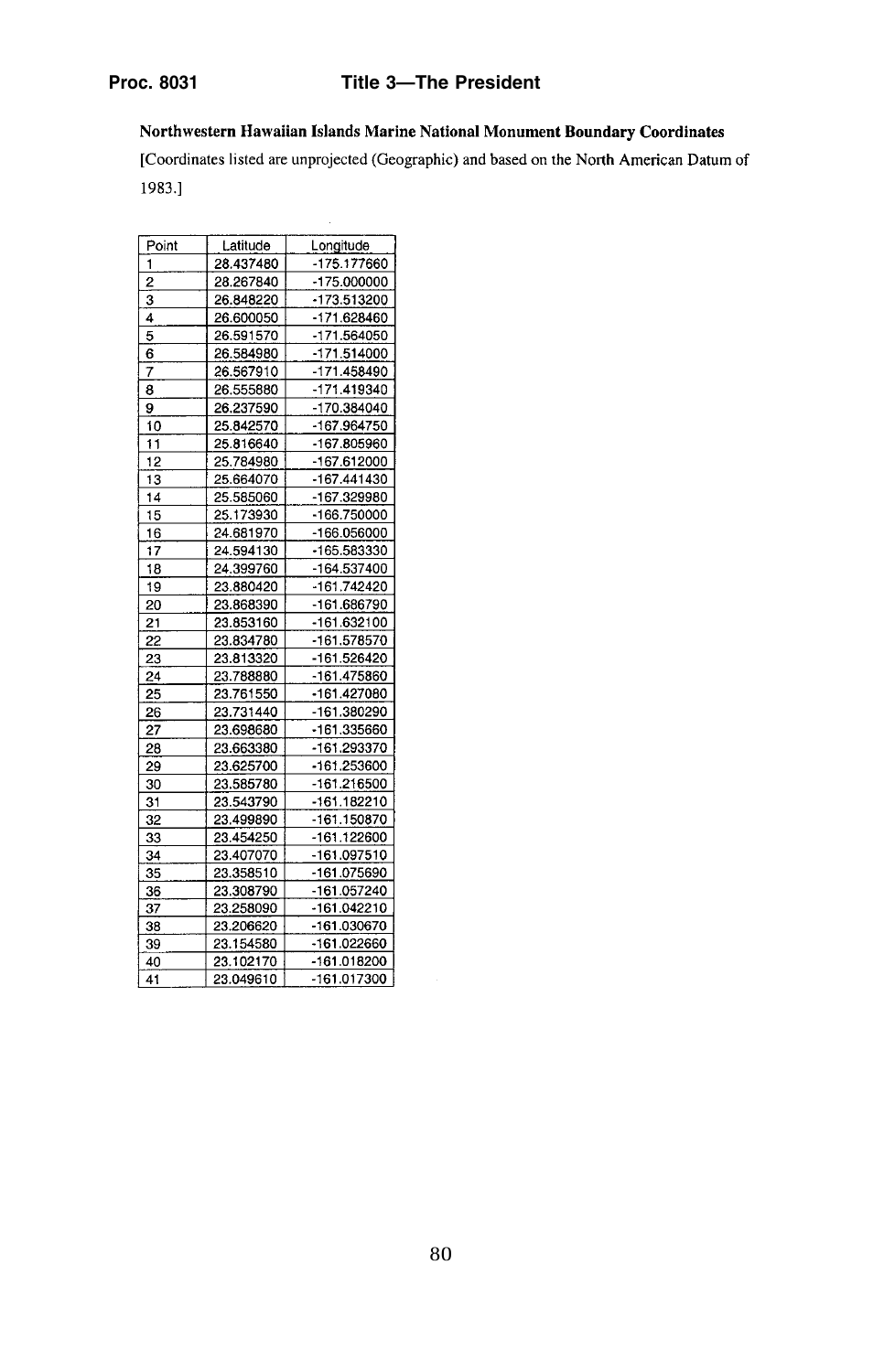| 42 | 22.997110 | -161.019980 |
|----|-----------|-------------|
| 43 | 22.944850 | -161.026200 |
| 44 | 22.893070 | -161.035950 |
| 45 | 22.841950 | -161.049190 |
| 46 | 22.791700 | -161.065840 |
| 47 | 22.742520 | -161.085860 |
| 48 | 22.694600 | -161.109150 |
| 49 | 22.648120 | -161.135620 |
| 50 | 22.603270 | -161.165160 |
| 51 | 22.560230 | -161.197660 |
| 52 | 22.519160 | -161.232980 |
| 53 | 22.480220 | -161.270990 |
| 54 | 22.443560 | -161.311530 |
| 55 | 22.409340 | -161.354440 |
| 56 | 22.377670 | -161.399560 |
| 57 | 22.348690 | -161.446710 |
| 58 | 22.322500 | -161.495710 |
| 59 | 22.299220 | -161.546350 |
| 60 | 22.278920 | -161.598460 |
| 61 | 22.261680 | -161.651810 |
| 62 | 22.247580 | -161.706210 |
| 63 | 22.236670 | -161.761450 |
| 64 | 22.228990 | 161.817300  |
| 65 | 22.224580 | -161.873560 |
| 66 | 22.223430 | -161.930000 |
| 67 | 22.225570 | -161.986410 |
| 68 | 22.230990 | -162.042570 |
| 69 | 22.238520 | -162.090980 |
| 70 | 22.239660 | -162.098260 |
| 71 | 22.753090 | -164.860380 |
| 72 | 22.837820 | -165.583330 |
| 73 | 22.925010 | -166.327230 |
| 74 | 22.932210 | -166.388720 |
| 75 | 22.956970 | -166.600000 |
| 76 | 23.062650 | -166.750000 |
| 77 | 23.091440 | -166.790850 |
| 78 | 24.211550 | -168.380720 |
| 79 | 24.211630 | -168.380830 |
| 80 | 24.211670 | -168.381050 |
| 81 | 24.596330 | -170.739990 |
| 82 | 24.604970 | -170.793000 |
| 83 | 24.619830 | -170.839640 |
| 84 | 24.629360 | -170.869580 |
| 85 | 24.937290 | -171.836510 |
| 86 | 25.276970 | -174.414000 |
| 87 | 25.830690 | -175.000000 |
| 88 | 27.246110 | -176.497940 |
| 89 | 27.415860 | -177.555230 |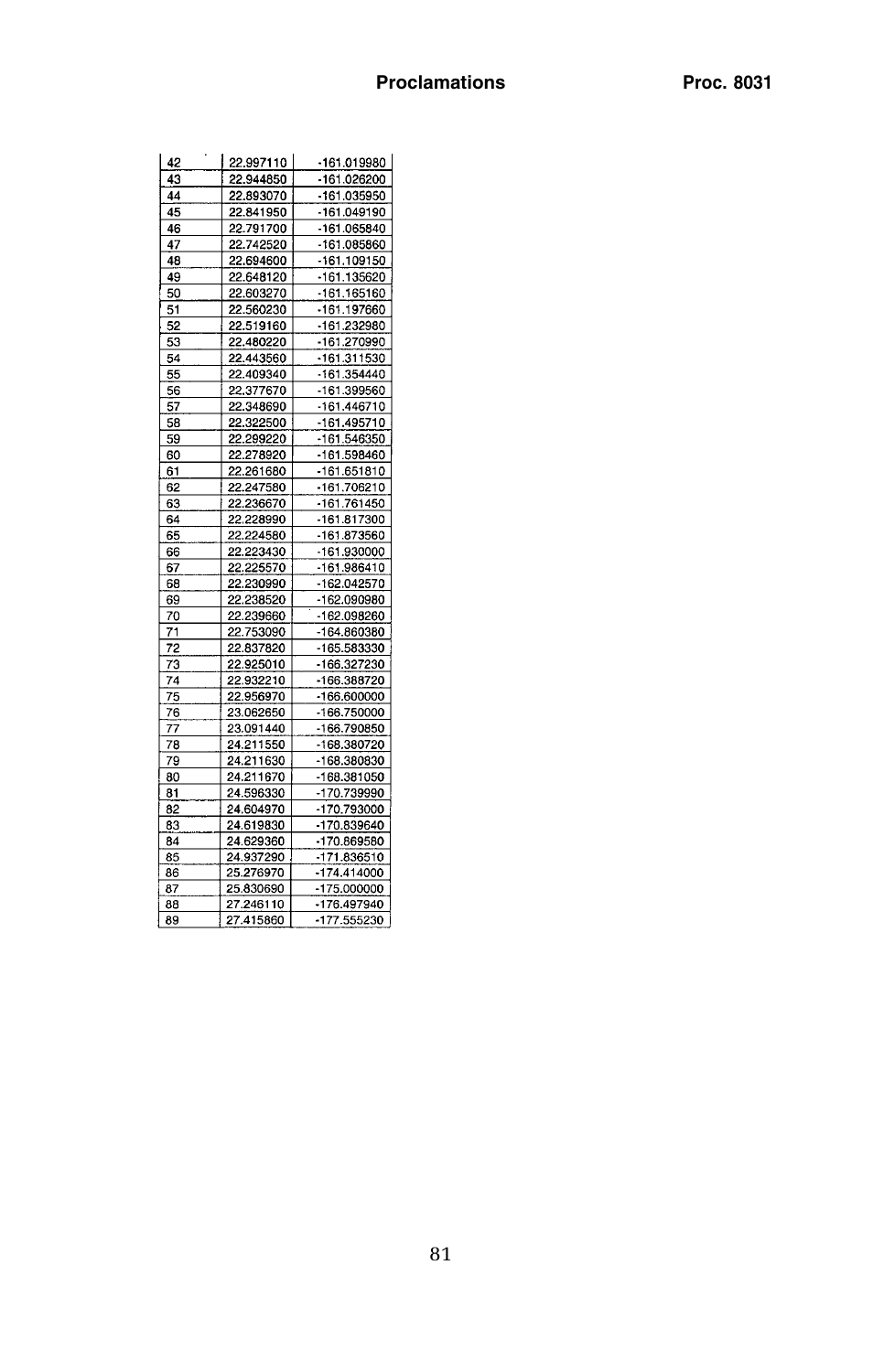| 90  | 27.597840 | -178.498430 |
|-----|-----------|-------------|
| 91  | 27.610780 | -178.565510 |
| 92  | 27.625520 | -178.622110 |
| 93  | 27.643380 | -178.677580 |
| 94  | 27.664280 | -178.731700 |
| 95  | 27.688140 | -178.784270 |
| 96  | 27.714880 | -178.835070 |
| 97  | 27.744380 | -178.883910 |
| 98  | 27.776540 | -178.930610 |
| 99  | 27.811230 | -178.974960 |
| 100 | 27.848320 | -179.016810 |
| 101 | 27.887650 | -179.055990 |
| 102 | 27.929090 | -179.092340 |
| 103 | 27.972460 | -179.125720 |
| 104 | 28.017600 | -179.155980 |
| 105 | 28.064330 | -179.183020 |
| 106 | 28.112470 | -179.206730 |
| 107 | 28.161840 | -179.226990 |
| 108 | 28.212230 | -179.243740 |
| 109 | 28.263450 | -179.256890 |
| 110 | 28.315300 | -179.266400 |
| 111 | 28.367580 | 179 272220  |
| 112 | 28.412080 | -179.274000 |
| 113 | 28.420080 | -179.274320 |
| 114 | 28.430370 | -179.274000 |
| 115 | 28.472580 | -179.272690 |
| 116 | 28.524900 | -179.267320 |
| 117 | 28.576810 | -179.258240 |
| 118 | 28.628110 | -179.245480 |
| 119 | 28.678610 | -179.229070 |
| 120 | 28.728090 | -179.209090 |
| 121 | 28.776360 | -179.185600 |
| 122 | 28.823240 | -179.158700 |
| 123 | 28.868520 | -179.128480 |
| 124 | 28.912040 | -179.095060 |
| 125 | 28.953610 | -179.058580 |
| 126 | 28.993080 | -179.019170 |
| 127 | 29.030280 | -178.977000 |
| 128 | 29.065060 | -178.932220 |
| 129 | 29.097280 | -178.885010 |
| 130 | 29.126820 | -178.835570 |
| 131 | 29.153560 | -178.784090 |
| 132 | 29.177380 | -178.730770 |
| 133 | 29.198200 | -178.675830 |
| 134 | 29.215930 | -178.619490 |
| 135 | 29.230490 | -178.561970 |
| 136 | 29.241830 | -178.503520 |
| 137 | 29.249910 | -178.444360 |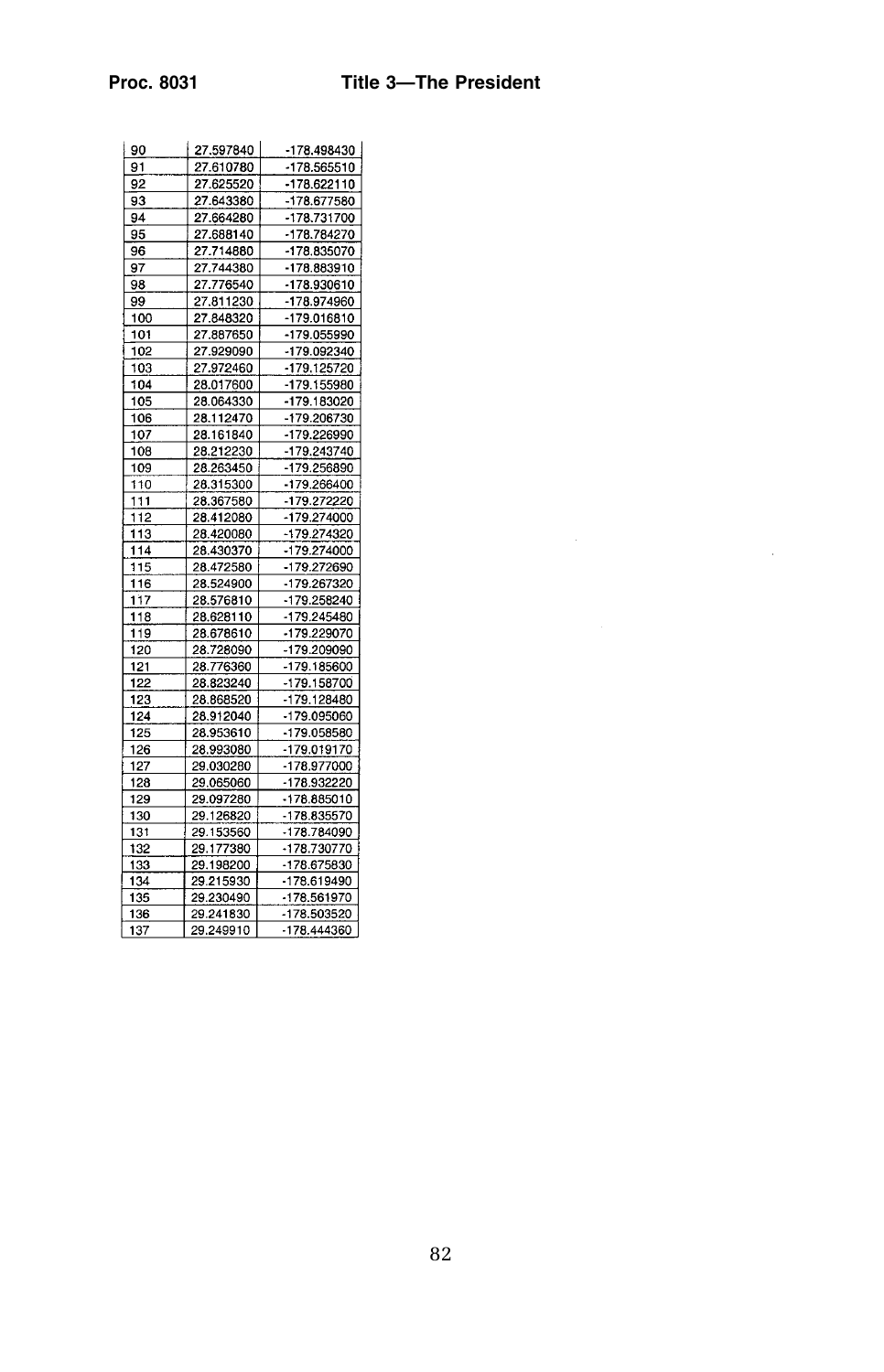| 138 | 29.254680 | -178.384730   |
|-----|-----------|---------------|
| 139 | 29.256140 | -178.324870   |
| 140 | 29.254270 | -178.265030   |
| 141 | 29.249080 | -178.205450   |
| 142 | 29.240600 | -178.146360   |
| 143 | 29.057970 | -177.201300   |
| 144 | 29.042570 | -177.121570   |
| 145 | 28.649370 | $-175.591270$ |
| 146 | 28.644570 | -175.572600   |
| 147 | 28.581980 | -175.329000   |
| 148 | 28.437480 | $-175.177660$ |

## **Ecological Reserves Boundary Coordinates**

[Coordinates listed in this Appendix are unprojected (Geographic) and based on the North

American Datum of 1983.]

Table B-1 Ecological Reserve West of 175 degrees West Longitude

| Point ID | Latitude  | Longitude     |
|----------|-----------|---------------|
| 1        | 29.042570 | -177.121570   |
| 2        | 28.649370 | -175.591270   |
| 3        | 28.644570 | -175.572600   |
| 4        | 28.581980 | -175.329000   |
| -5       | 28.437480 | -175.177660   |
| 6        | 28.267840 | -175.000000   |
| 7        | 25.830690 | -175.000000   |
| 8        | 27.246110 | $-176.497940$ |
| 9        | 27.415860 | -177.555230   |
| 10       | 27.610780 | -178.565510   |
| 11       | 27.625520 | $-178.622110$ |
| 12       | 27.643380 | -178.677580   |
| 13       | 27.664280 | -178.731700   |
| 14       | 27.688140 | -178.784270   |
| 15       | 27.714880 | -178.835070   |
| 16       | 27.744380 | -178.883910   |
| 17       | 27.776540 | -178.930610   |
| 18       | 27.811230 | -178.974960   |
| 19       | 27.848320 | -179.016810   |
| 20       | 27.887650 | -179.055990   |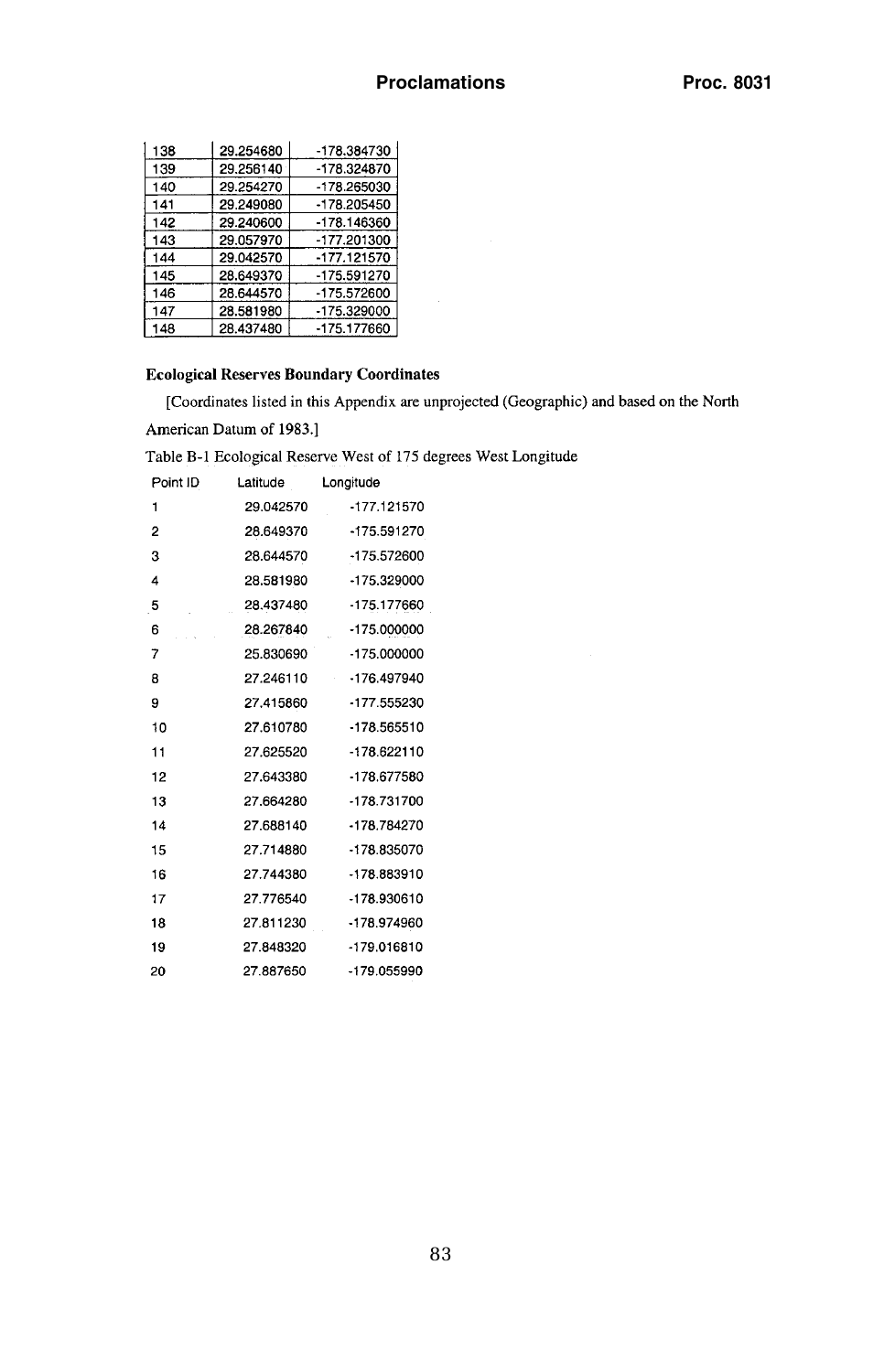| 21 | 27.929090 | -179.092340   |
|----|-----------|---------------|
| 22 | 27.972460 | -179.125720   |
| 23 | 28.017600 | -179.155980   |
| 24 | 28.064330 | -179.183020   |
| 25 | 28.112470 | -179.206730   |
| 26 | 28.161840 | -179.226990   |
| 27 | 28.212230 | -179.243740   |
| 28 | 28.263450 | -179.256890   |
| 29 | 28.315300 | $-179.266400$ |
| 30 | 28.367580 | -179.272220   |
| 31 | 28.412080 | -179.274000   |
| 32 | 28.430370 | -179.274000   |
| 33 | 28.472580 | -179.272690   |
| 34 | 28.524900 | -179.267320   |
| 35 | 28.576810 | -179.258240   |
| 36 | 28.628110 | -179.245480   |
| 37 | 28.678610 | -179.229070   |
| 38 | 28,728090 | -179.209090   |
| 39 | 28,776360 | -179.185600   |
| 40 | 28.823240 | -179.158700   |
| 41 | 28.868520 | -179.128480   |
| 42 | 28.912040 | -179.095060   |
| 43 | 28.953610 | -179.058580   |
| 44 | 28.993080 | -179.019170   |
| 45 | 29.030280 | -178.977000   |
| 46 | 29.065060 | -178.932220   |
| 47 | 29.097280 | -178.885010   |
| 48 | 29.126820 | -178.835570   |
| 49 | 29.153560 | -178.784090   |
| 50 | 29.177380 | -178.730770   |
| 51 | 29.198200 | -178.675830   |
| 52 | 29.215930 | -178.619490   |
| 53 | 29.230490 | -178.561970   |
| 54 | 29.241830 | -178.503520   |
| 55 | 29.249910 | -178.444360   |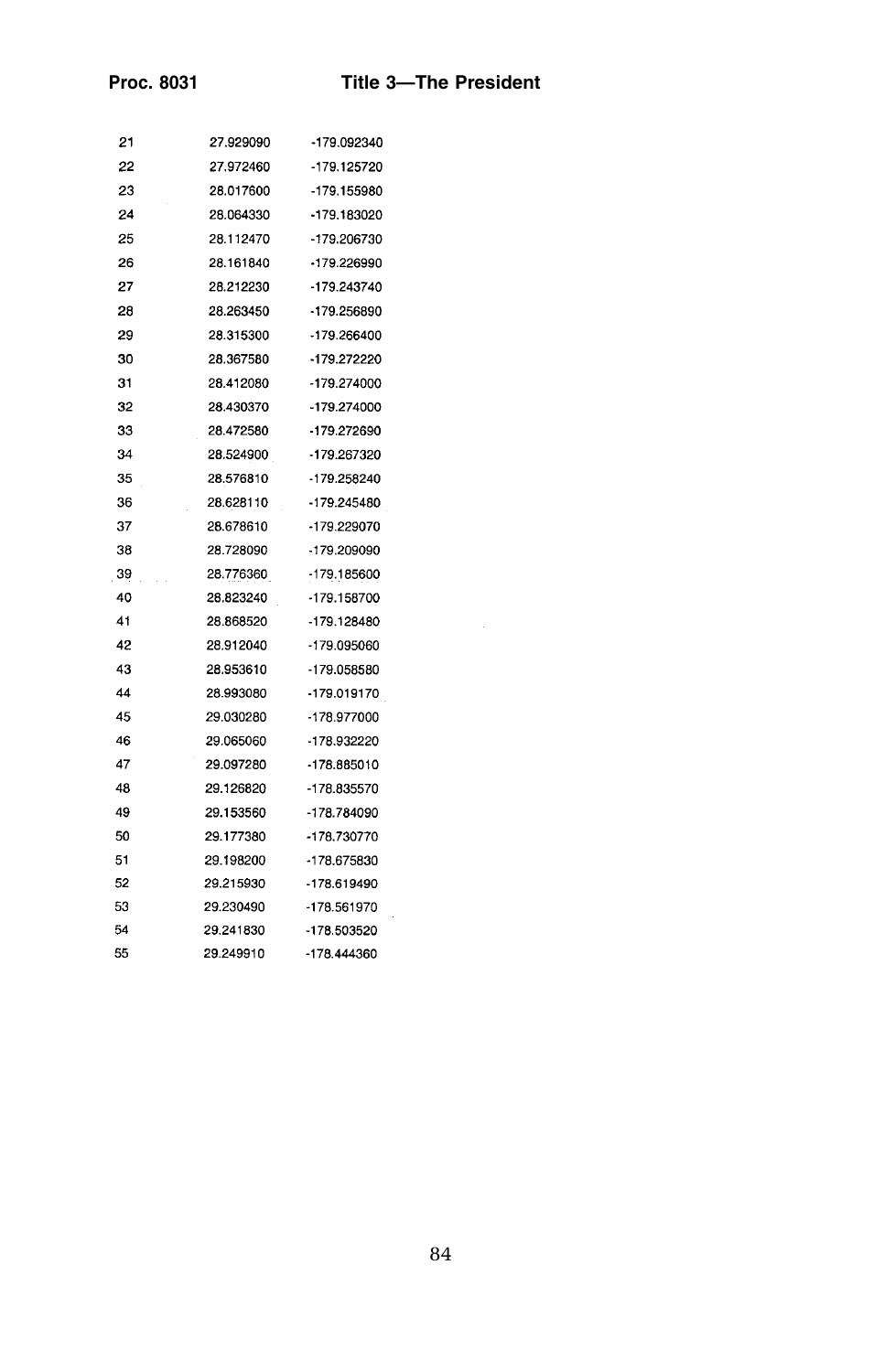| 56 | 29.254680 | -178.384730 |
|----|-----------|-------------|
| 57 | 29.256140 | -178.324870 |
| 58 | 29.254270 | -178.265030 |
| 59 | 29.249080 | -178.205450 |
| 60 | 29.240600 | -178.146360 |
| 61 | 29.057970 | -177.201300 |
| 62 | 29.042570 | -177.121570 |

Table B-2 French Frigate Shoals Ecological Reserve

| Point ID | Latitude  | Longitude   |
|----------|-----------|-------------|
| 1        | 24.594130 | -165.583330 |
| 2        | 23.499970 | -165.583330 |
| 3        | 23.999970 | -165.583330 |
| 4        | 24.166640 | -166.750000 |
| 5        | 25.173930 | -166.750000 |
| 6        | 24.681970 | -166.056000 |
| 7        | 24.594130 | -165.583330 |
| 8        | 23.740820 | -166.927560 |
| 9        | 23.687790 | -166.928170 |
| 10       | 23.666640 | -166.750000 |
| 11       | 23,499970 | -165.583330 |
| 12       | 22.837820 | -165.583330 |
| 13       | 22.956970 | -166.600000 |
| 14       | 23.062650 | -166.750000 |
| 15       | 23.196210 | -166.938090 |
| 16       | 23.740960 | -166.929090 |
| 17       | 23.740820 | -166.927560 |

#### **Special Preservation Areas Boundary Coordinates**

[Coordinates listed in this Appendix are unprojected (Geographic) and based on the North American Datum of 1983.]

Table C-1 French Frigate Shoals Special Preservation Area<br>Point ID Latitude Longitude

|    | 23.999970     | -165.583330 |
|----|---------------|-------------|
|    | 2   23.499970 | -165.583330 |
|    | 23.666640     | -166.750000 |
| 41 | 23.687790     | -166.928170 |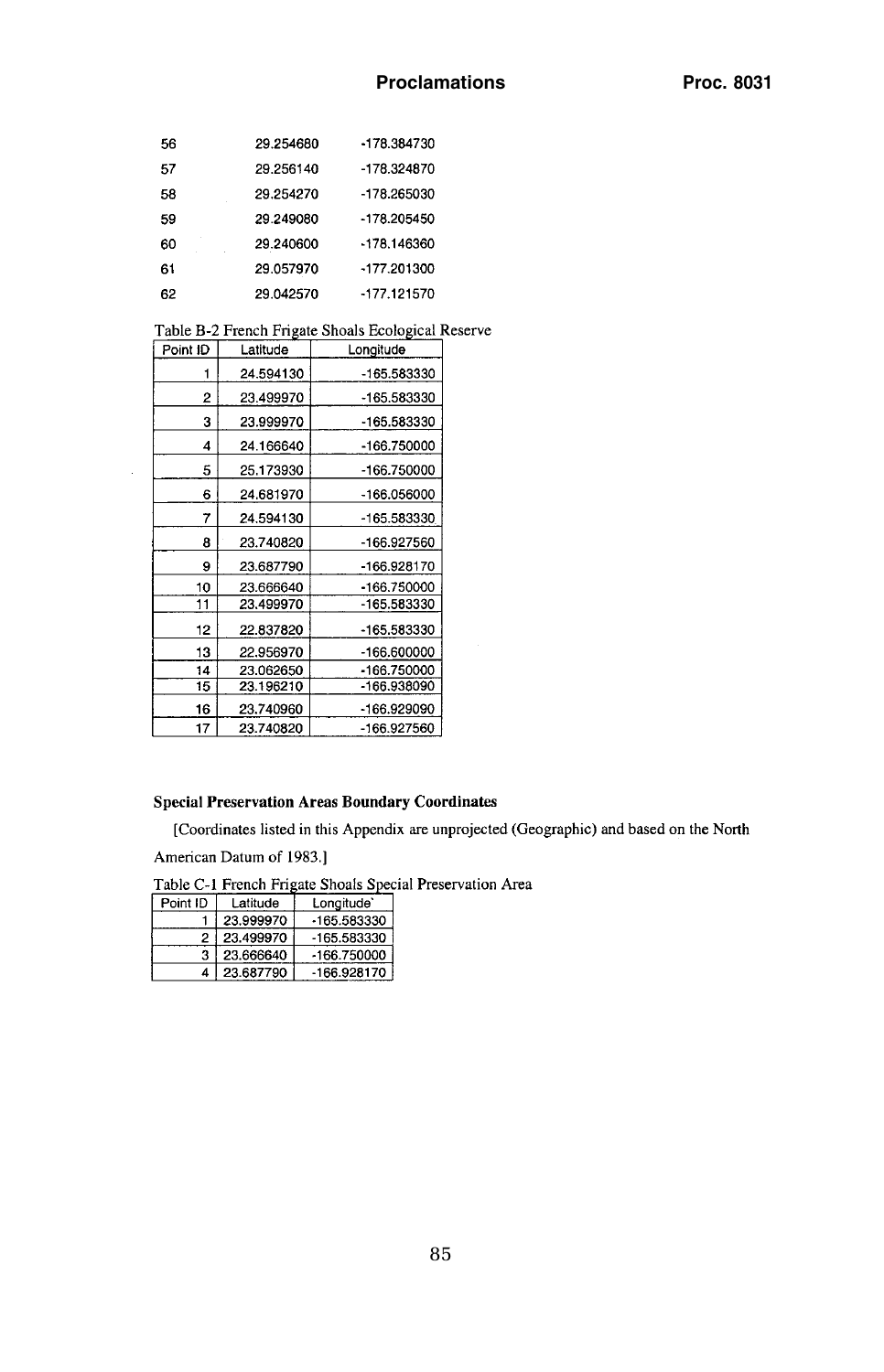## **Proc. 8031 Title 3—The President**

|    | 5 23.740820 | -166.927560 |
|----|-------------|-------------|
| 6. | 24.036510   | -166.924170 |
|    | 24.034000   | -166.752270 |
|    | 24.166640   | -166.750000 |
|    | 23.999970   | -165.583330 |

Table C-2 Gardner Pinnacles Special Preservation Area

| Point ID | Latitude  | Longitude'  |
|----------|-----------|-------------|
|          | 25.069550 | -167.932070 |
| 2        | 25.041750 | -167.925060 |
| 3        | 25.013260 | -167.941650 |
| 4        | 24.941640 | -167.941660 |
| 5        | 24.906030 | -167.922730 |
| 6        | 24.881740 | -167.901230 |
| 7        | 24.849970 | -167.891660 |
| 8        | 24.747630 | -167.897660 |
| 9        | 24.629080 | -167.872660 |
| 10       | 24.590720 | -167.873600 |
| 11       | 24.563150 | -167.866590 |
| 12       | 24.491640 | -167.875000 |
| 13       | 24.448290 | -167.890630 |
| 14       | 24.428440 | -167.901840 |
| 15       | 24.411150 | -167.954400 |
| 16       | 24.419790 | -167.989680 |
| 17       | 24.438010 | -168.003690 |
| 18       | 24.508310 | -168.016660 |
| 19       | 24.574980 | -168.050000 |
| 20       | 24.591640 | -168.083330 |
| 21       | 24.699970 | -168.125000 |
| 22       | 24.774970 | -168.133330 |
| 23       | 24.816640 | -168.150000 |
| 24       | 24.883310 | -168.150000 |
| 25       | 24.949970 | -168.225000 |
| 26       | 25.008310 | -168.266660 |
| 27       | 25.065400 | -168.277990 |
| 28       | 25.093010 | -168.267940 |
| 29       | 25.103750 | -168.250890 |
| 30       | 25.165870 | -168.225750 |
| 31       | 25.181750 | -168.196320 |
| 32       | 25.191640 | -168.141660 |
| 33       | 25.192730 | -168.086360 |
| 34       | 25.174040 | -168.041280 |
| 35       | 25.124980 | -167.983330 |
| 36       | 25.069550 | -167.932070 |

Table C-3 Kure Atoll Special Preservation Area

| 1.28.392840<br>$-178.429820$ |  |
|------------------------------|--|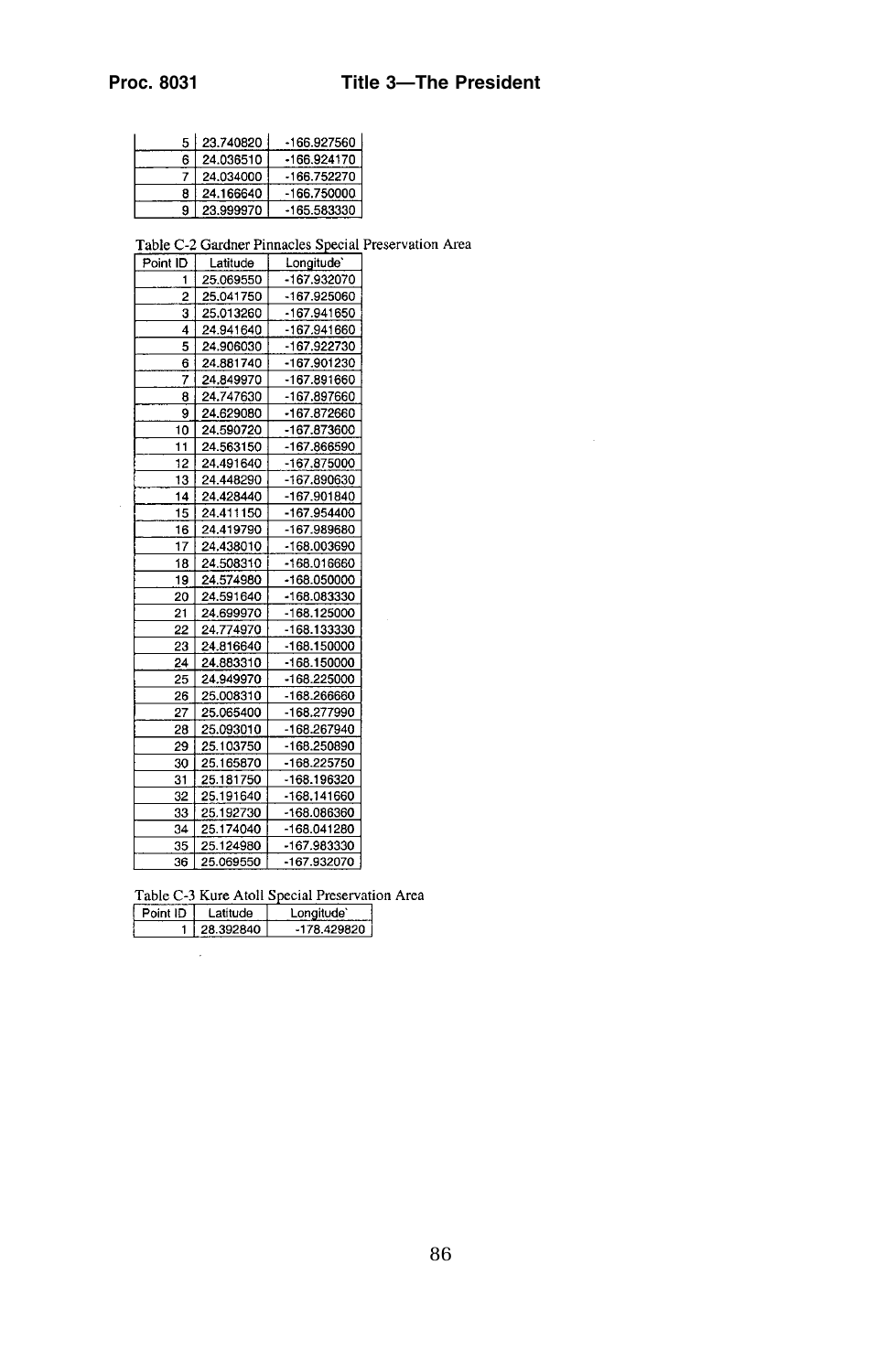| 2 I | 28.399910 | -178.436410 |
|-----|-----------|-------------|
| 3   | 28.415160 | -178.446280 |
| 4   | 28.432200 | -178.448290 |
| 5   | 28.455370 | -178.441200 |
| 6   | 28.478140 | -178.430830 |
| 7   | 28.496460 | -178.413240 |
| 8   | 28.500820 | -178.406980 |
| 9   | 28.506480 | -178 398860 |
| 10  | 28.514860 | -178.380810 |
| 11  | 28.519980 | -178.357030 |
| 12  | 28.521950 | -178.334820 |
| 13  | 28.521950 | -178.334800 |
| 14  | 28.525880 | -178.330960 |
| 15  | 28.529600 | -178.322670 |
| 16  | 28.546060 | -178.307530 |
| 17  | 28.544020 | -178.296510 |
| 18  | 28.522790 | -178.285740 |
| 19  | 28.502900 | -178.282050 |
| 20  | 28.502890 | -178.282030 |
| 21  | 28.499380 | 178.276340  |
| 22  | 28.487070 | -178.260900 |
| 23  | 28.475690 | -178.250260 |
| 24  | 28.471030 | -178.245900 |
| 25  | 28.450220 | -178.238690 |
| 26  | 28.416860 | -178.231260 |
| 27  | 28.397060 | -178.232420 |
| 28  | 28.378270 | -178.238260 |
| 29  | 28.363050 | -178.245720 |
| 30  | 28.362280 | -178.246630 |
| 31  | 28.362270 | -178.246650 |
| 32  | 28.351660 | -178.238800 |
| 33  | 28.343860 | -178.228570 |
| 34  | 28.341350 | -178.214180 |
| 35  | 28.328300 | -178.211250 |
| 36  | 28.320980 | -178.215800 |
| 37  | 28.318750 | -178.226820 |
| 38  | 28.326780 | -178.233600 |
| 39  | 28.332160 | -178.261690 |
| 40  | 28.342560 | -178.262560 |
| 41  | 28.346030 | -178.266850 |
| 42  | 28.343860 | -178.269830 |
| 43  | 28.336310 | -178.286080 |
| 44  | 28 335300 | -178.315410 |
| 45  | 28.340220 | -178.363860 |
| 46  | 28.344070 | -178.381090 |
| 47  | 28.323940 | -178.406220 |
| 48  | 28.321250 | -178.428370 |
| 49  | 28.367630 | -178.432740 |
|     |           |             |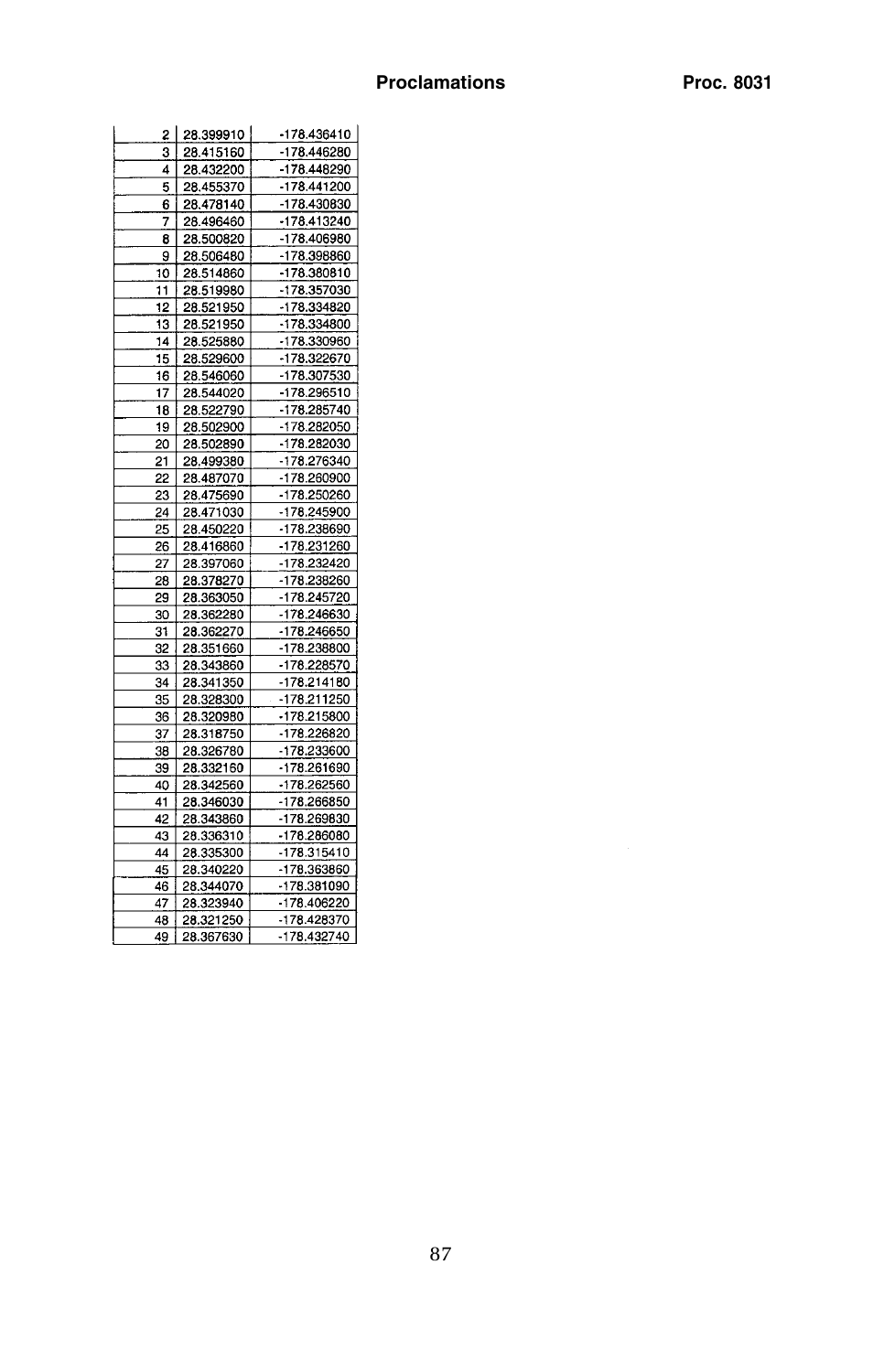$50 | 28.392840 | -178.429820$ 

Table C-4 Pearl and Hermes Atoll Special Preservation Area

| Point ID | Latitude  | Longitude <sup>-</sup> |
|----------|-----------|------------------------|
| 1        | 27.757750 | -176.036520            |
| 2        | 27.768320 | -176.040880            |
| 3        | 27.768320 | -176.040880            |
| 4        | 27.770100 | -176.048300            |
| 5        | 27.782320 | -176.065490            |
| 6        | 27.840940 | -176.037040            |
| 7        | 27.855580 | -176.034410            |
| 8        | 27.874110 | -176.034890            |
| 9        | 27.892740 | -176.027240            |
| 10       | 27.899910 | -176.012850            |
| 11       | 27.910770 | -175.983500            |
| 12       | 27.910800 | -175.983470            |
| 13       | 27.919710 | -175.976620            |
| 14       | 27.927980 | -175.967410            |
| 15       | 27.935100 | -175.956890            |
| 16       | 27.939420 | -175.946360            |
| 17       | 27.943320 | -175.937810            |
| 18       | 27.950350 | -175.926920            |
| 19       | 27.963550 | -175.906130            |
| 20       | 27.974710 | -175.888940            |
| 21       | 27.981650 | -175.875480            |
| 22       | 27.987800 | -175.860460            |
| 23       | 27.997110 | -175.839520            |
| 24       | 28.004660 | -175.823330            |
| 25       | 28.008440 | -175.813830            |
| 26       | 28.010980 | -175.803790            |
| 27       | 28.011520 | -175.793180            |
| 28       | 28.011060 | -175.781740            |
| 29       | 28.010310 | -175.770160            |
| 30       | 28.009350 | -175.764210            |
| 31       | 28.009350 | -175.764180            |
| 32       | 28.011110 | -175.761890            |
| 33       | 28.021650 | -175.734510            |
| 34       | 28.007620 | -175.715020            |
| 35       | 27.989730 | -175.708650            |
| 36       | 27.989710 | -175.708630            |
| 37       | 27.982190 | -175.698330            |
| 38       | 27.976630 | -175.691710            |
| 39       | 27.973990 | -175.688570            |
| 40       | 27.967780 | -175.681600            |
| 41       | 27.962560 | -175.676580            |
| 42       | 27.955580 | -175.672400            |
| 43       | 27.945870 | -175.667950            |
| 44       | 27.935150 | -175.664330            |

 $\bar{\psi}$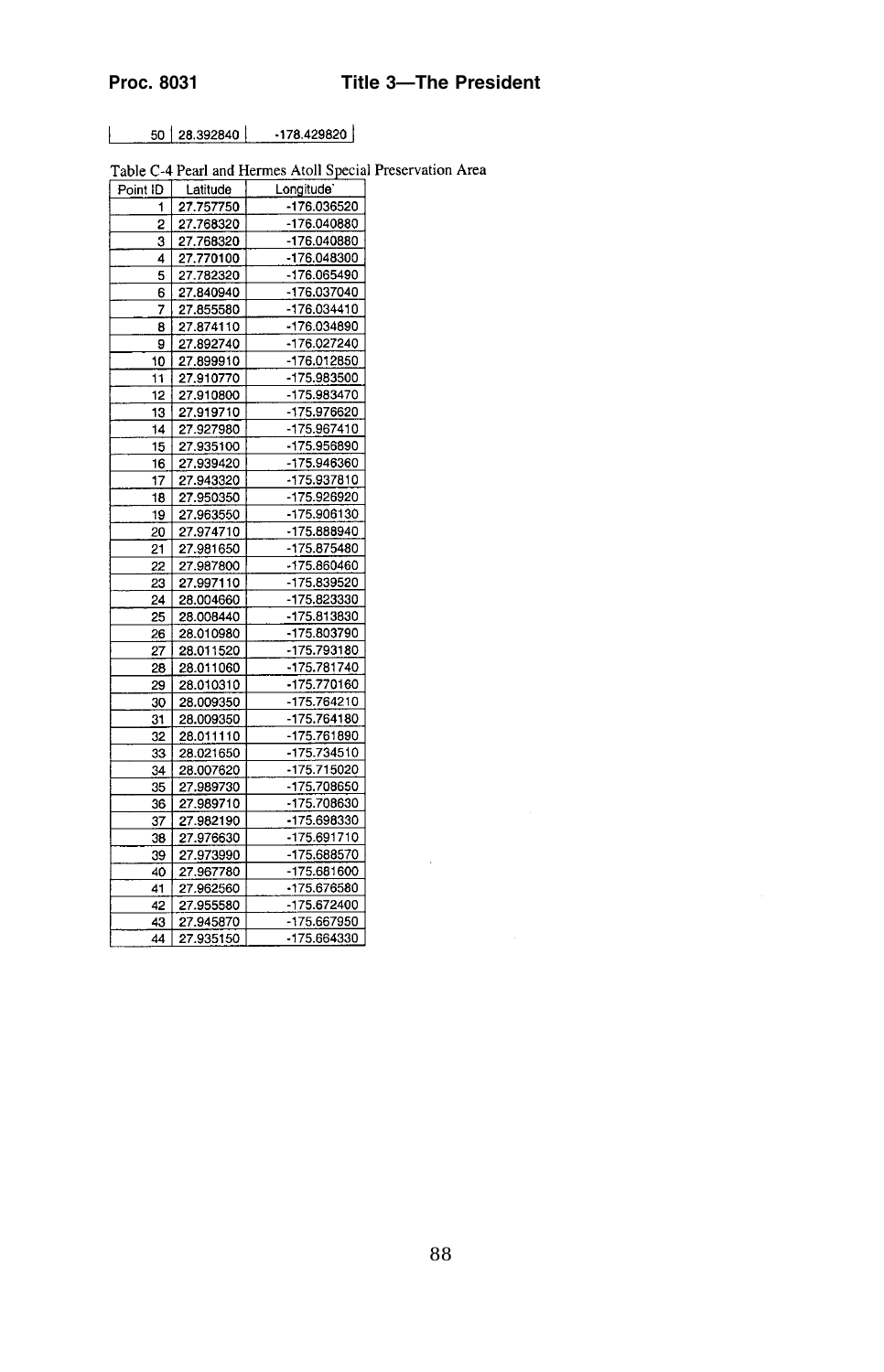| 45    | 27.923930 | -175.662390 |
|-------|-----------|-------------|
| 46    | 27.914190 | -175.661560 |
| 47    | 27.899720 | -175.661860 |
| 48    | 27.883490 | -175.664100 |
| 49    | 27.869160 | -175.669150 |
| 50    | 27.859160 | -175.672680 |
| 51    | 27.848250 | -175.675300 |
| 52    | 27.836260 | -175.678940 |
| $-53$ | 27.828010 | -175.682580 |
| 54    | 27.818010 | -175.688990 |
| 55    | 27.811250 | -175.690970 |
| 56    | 27.805500 | -175.693210 |
| 57    | 27.805240 | -175.693310 |
| 58    | 27.795260 | -175.697130 |
| 59    | 27.783750 | 175.704120  |
| 60    | 27.776490 | -175.709430 |
| 61    | 27.771010 | -175.713510 |
| 62    | 27.770990 | -175.713520 |
| 63    | 27.763470 | -175.710490 |
| 64    | 27.755510 | -175.719930 |
| 65    | 27.755160 | -175.725020 |
| 66    | 27.749210 | -175.729550 |
| 67    | 27.744440 | -175.735410 |
| 68    | 27.739890 | -175.743640 |
| 69    | 27.735130 | -175.754680 |
| 70    | 27.732590 | -175.766400 |
| 71    | 27.731290 | -175.779240 |
| 72    | 27.730230 | -175.795430 |
| 73    | 27.731050 | -175.816390 |
| 74    | 27.732360 | -175.825560 |
| 75    | 27.733580 | -175.833100 |
| 76    | 27.734560 | -175.837560 |
| 77    | 27.735040 | -175.841750 |
| 78    | 27.732280 | -175.845940 |
| 79    | 27.727480 | -175.852770 |
| 80    | 27.722740 | -175.861850 |
| 81    | 27.717130 | -175.874800 |
| 82    | 27.709340 | -175.894910 |
| 83    | 27.702570 | -175.913780 |
| 84    | 27.699260 | -175.929970 |
| 85    | 27.697450 | -175.945320 |
| 86    | 27.697660 | -175.956490 |
| 87    | 27.699370 | -175.966810 |
| 88    | 27.703320 | -175.976850 |
| 89    | 27.710260 | -175.989680 |
| 90    | 27.720440 | -176.003340 |
| 91    | 27.732370 | -176.017010 |
| 92    | 27.741820 | -176.025930 |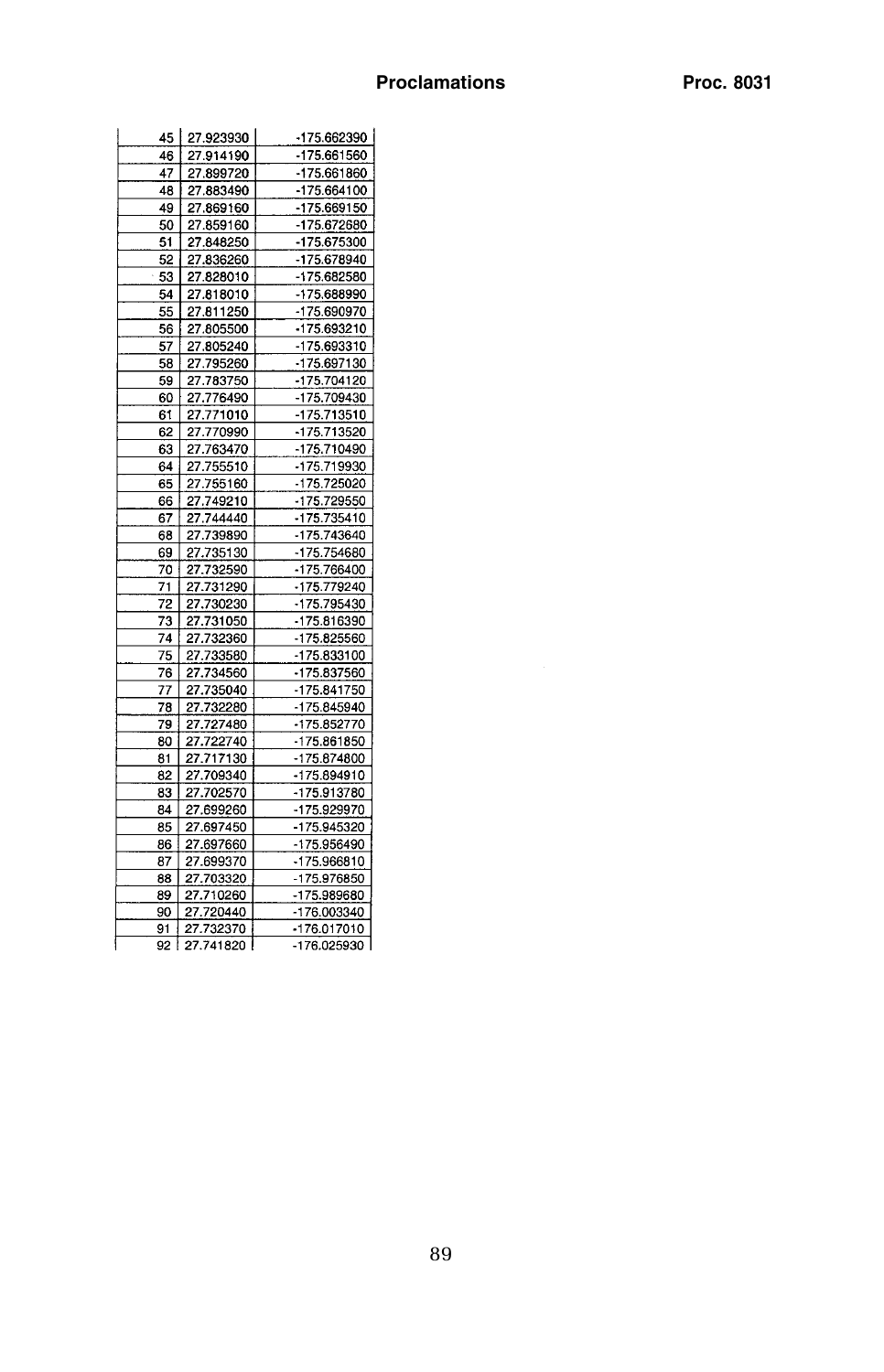|  | 93   27.746800 | -176.029970  |
|--|----------------|--------------|
|  | 94   27.749030 | -176.031780. |

Table C-5 Lisianski Island Special Preservation Area

| Point ID | Latitude  | Longitude`  |
|----------|-----------|-------------|
| 1        | 25.940390 | -173.790690 |
| 2        | 25.910770 | -173.795060 |
| 3        | 25.910770 | -173.795060 |
| 4        | 25.871480 | -173.850890 |
| 5        | 25.879490 | -173.891610 |
| 6        | 25.879980 | -173.943990 |
| 7        | 25.963710 | -174.108790 |
| 8        | 25.979580 | -174.120000 |
| 9        | 26.000210 | -174.142570 |
| 10       | 26.040550 | -174.157290 |
| 11       | 26.122730 | -174.154820 |
| 12       | 26.174970 | -174.133330 |
| 13       | 26.212150 | -174.085540 |
| 14       | 26.217240 | -174.050590 |
| 15       | 26.212430 | -173.982900 |
| 16       | 26.183310 | -173.933330 |
| 17       | 26.142200 | -173.896560 |
| 18       | 26.119380 | -173.861860 |
| 19       | 26.085600 | -173.822290 |
| 20       | 26.041640 | -173.799990 |
| 21       | 26.008310 | -173.766660 |
| 22       | 25.988250 | -173.752100 |
| 23       | 25.971020 | -173.752830 |

Table C-6 Laysan Island Special Preservation Area

| Point ID | Latitude  | Longitude'  |
|----------|-----------|-------------|
| 1        | 25.716670 | -171.650000 |
| 2        | 25.700000 | -171.666670 |
| 3        | 25.691670 | -171.700000 |
| 4        | 25.700000 | -171.708330 |
| 5        | 25.700000 | -171.733330 |
| 6        | 25.691670 | -171.750000 |
| 7        | 25.691670 | -171.783330 |
| 8        | 25.708330 | -171.816670 |
| 9        | 25.758330 | -171.850000 |
| 10       | 25.791670 | -171.866670 |
| 11       | 25.833330 | -171.875000 |
| 12       | 25.866670 | -171.850000 |
| 13       | 25.883330 | -171.833330 |
| 14       | 25.900000 | -171.800000 |
| 15       | 25.900000 | -171.766670 |
| 16       | 25.883330 | -171.675000 |
| 17       | 25.866670 | -171.625000 |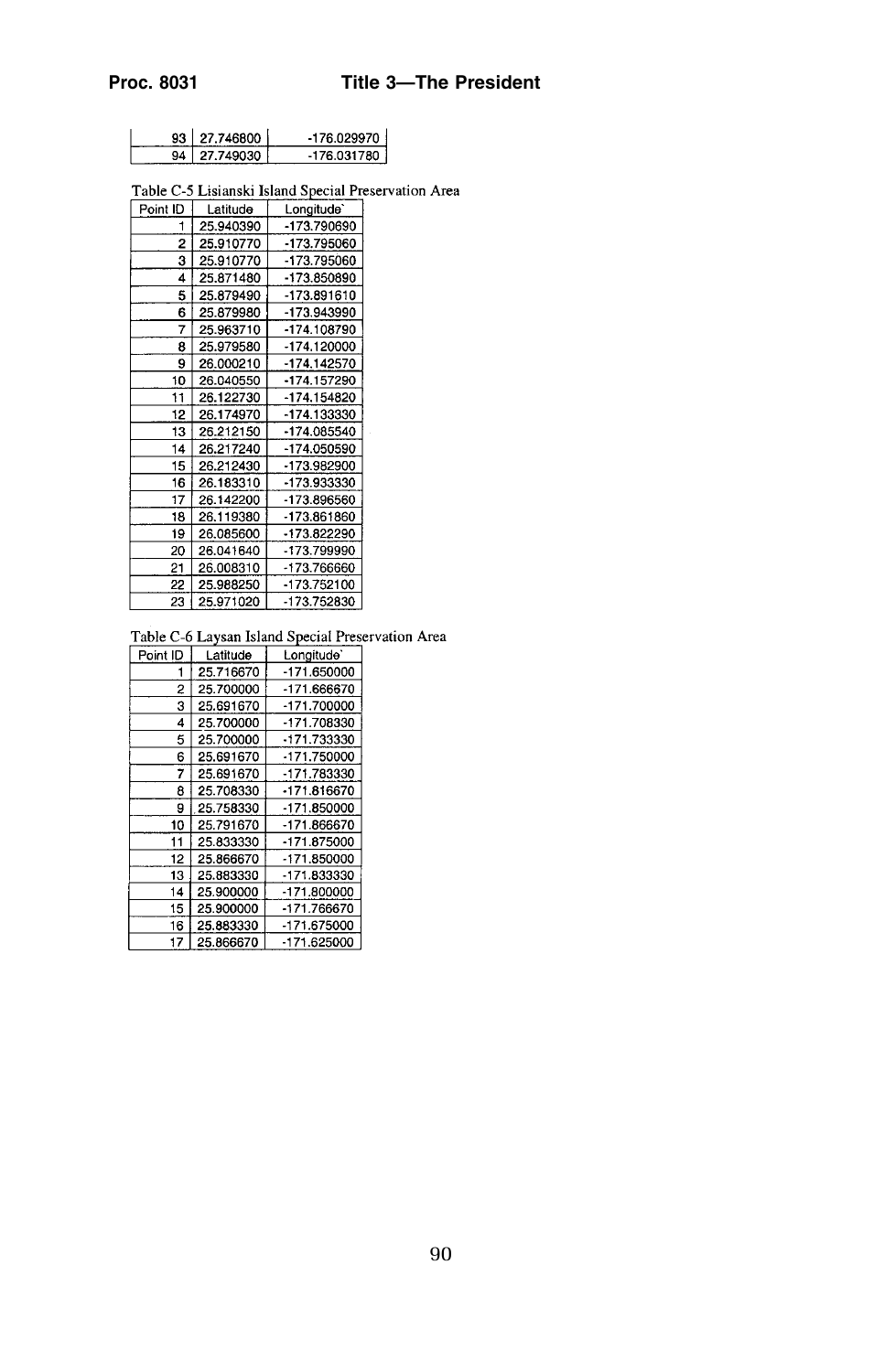|    | 18 25.833330 | -171.600000   |
|----|--------------|---------------|
| 19 | 25.791670    | -171.591670   |
| 20 | 25.766670    | -171.600000   |
| 21 | 25.741670    | -171.616670   |
| 22 | 25.725000    | -171.633330 i |
| 23 | 25.716670    | $-171.650000$ |

Table C-7 Maro Reef Special Preservation Area

| Point ID | Latitude  | Longitude <sup>*</sup> |
|----------|-----------|------------------------|
| 1        | 25.566690 | -170.517140            |
| 2        | 25.466690 | -170.408800            |
| 3        | 25.375020 | -170.350470            |
| 4        | 25.258350 | -170.408800            |
| 5        | 25.250020 | $-170.425470$          |
| 6        | 25.258350 | -170.542140            |
| 7        | 25.283350 | -170.592140            |
| 8        | 25.300020 | -170.650470            |
| 9        | 25.316690 | -170.767140            |
| 10       | 25.333350 | -170.800470            |
| 11       | 25.358350 | -170.808800            |
| 12       | 25.391690 | -170.867140            |
| 13       | 25.450020 | -170.892140            |
| 14       | 25.525020 | -170.900470            |
| 15       | 25.550020 | -170.900470            |
| 16       | 25.583350 | -170.875470            |
| 17       | 25.625020 | -170.808810            |
| 18       | 25.633350 | -170.775470            |
| 19       | 25.633350 | -170.708800            |
| 20       | 25.616690 | -170.683810            |
| 21       | 25.591690 | -170.575470            |
| 22       | 25.566690 | -170.517140            |

Table C-8 Necker Island Special Preservation Area

| Point ID | Latitude  | Longitude'  |
|----------|-----------|-------------|
|          | 23.642160 | -164.551780 |
| 2        | 23.613240 | -164.535150 |
| 3        | 23.588260 | -164.530180 |
| 4        | 23.550990 | -164.527340 |
| 5        | 23.522830 | -164.509770 |
| 6        | 23.490850 | -164.451480 |
| 7        | 23.480450 | -164.441650 |
| 8        | 23.462880 | -164.393270 |
| 9        | 23.463220 | -164.368120 |
| 10       | 23.449040 | -164.327110 |
| 11       | 23.431280 | -164.304620 |
| 12       | 23.396860 | -164.282330 |
| 13       | 23.357080 | -164.270620 |
| 14       | 23.308700 | -164.250210 |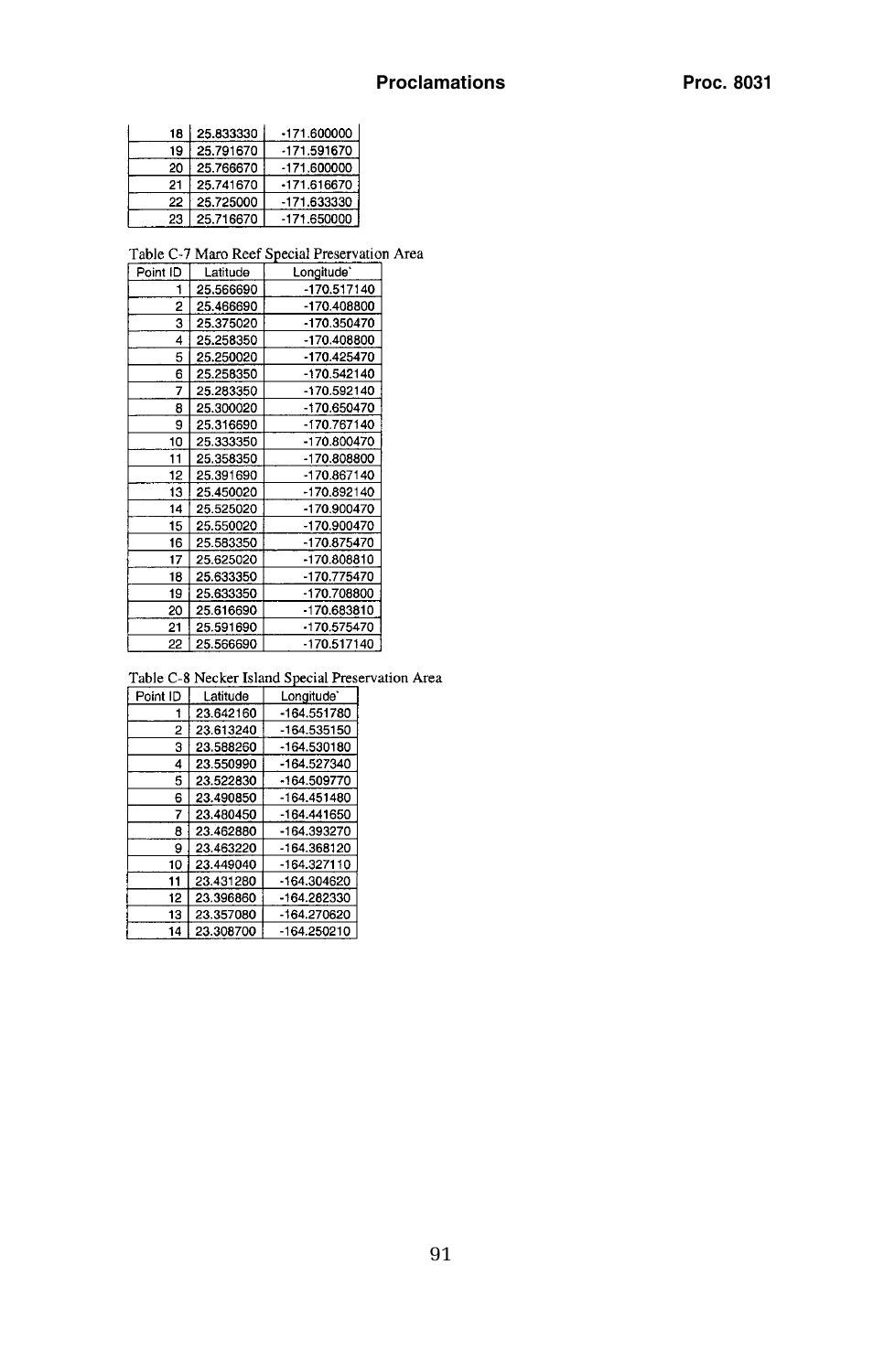| 15. | 23.289700 | -164.256760 |
|-----|-----------|-------------|
| 16  | 23.279120 | -164.267160 |
| 17  | 23.256820 | -164.275850 |
| 18  | 23.235370 | -164.298150 |
| 19  | 23.232530 | -164.336710 |
| 20  | 23.238010 | -164.369100 |
| 21  |           |             |
|     | 23.256190 | -164.395600 |
| 22  | 23.263000 | -164.457020 |
| 23  | 23.270370 | -164.470630 |
| 24  | 23.291640 | -164.483330 |
| 25  | 23.308310 | -164.525000 |
| 26  | 23.308870 | -164.596130 |
| 27  | 23.299420 | -164.630360 |
| 28  | 23.300400 | -164.641120 |
| 29  | 23.313770 | -164.639170 |
| 30  | 23.323870 | -164.629710 |
| 31  | 23.326810 | -164.618950 |
| 32  | 23.342460 | -164.621560 |
| 33  | 23.353870 | -164.609170 |
| 34  | 23.406430 | -164.588630 |
| 35  | 23.444900 | -164.579500 |
| 36  | 23.455990 | -164.605580 |
| 37  | 23.466750 | -164.609170 |
| 38  | 23.479950 | -164.622600 |
| 39  | 23.490020 | -164.651170 |
| 40  | 23.496910 | -164.695970 |
| 41  | 23.496540 | 164.733520  |
| 42  | 23.484440 | -164.769800 |
| 43  | 23.502770 | -164.782090 |
| 44  | 23.509200 | -164.799290 |
| 45  | 23.523370 | -164.810810 |
| 46  | 23.537360 | -164.832550 |
| 47  | 23.567430 | -164.847030 |
| 48  | 23.600880 | -164.834360 |
| 49  | 23.616190 | -164.819810 |
| 50  | 23.622430 | -164.801100 |
| 51  | 23.621480 | -164.768400 |
| 52  | 23.631120 | -164.738540 |
| 53  | 23.650580 | -164.687890 |
| 54  | 23.663250 | -164.624580 |
| 55  | 23.656440 | -164.575820 |
| 56  | 23.642160 | -164.551780 |
|     |           |             |

Table C-9 Nihoa Island Special Preservation Area

| Point ID | Latitude  | Longitude <sup>®</sup> |
|----------|-----------|------------------------|
|          | 23.099610 | -161.971310            |
|          | 23.100370 | -161.970570            |
|          | 23.101120 | -161.969810            |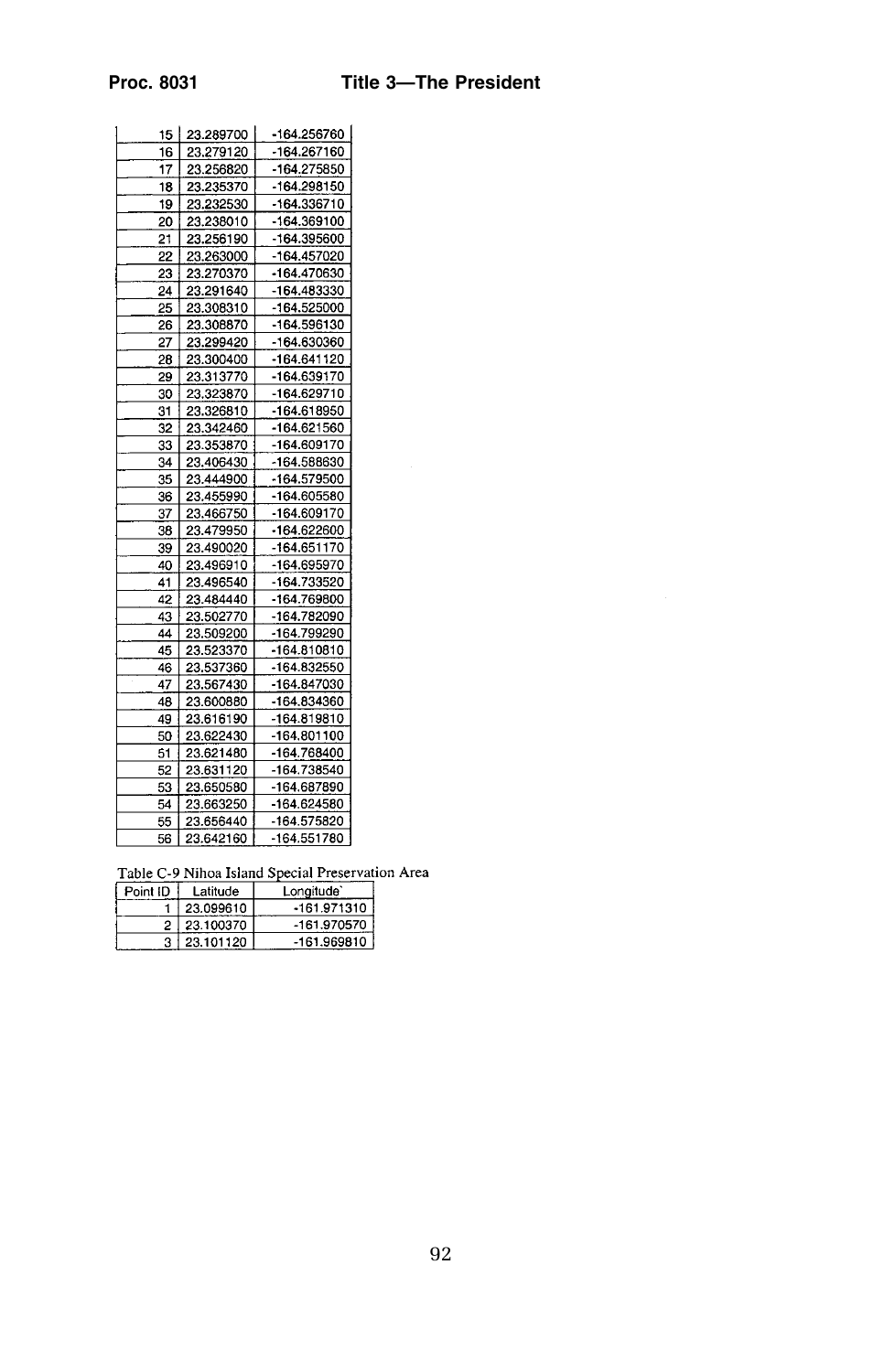| 4        | 23.101850              | -161.969040 |
|----------|------------------------|-------------|
| 5        | 23.102580              | -161.968250 |
| 6        | 23.103290              | -161.967450 |
| 7        | 23.103990              | -161.966630 |
| 8        | 23.104680              | -161.965800 |
| 9        | 23.105350              | -161.964950 |
|          |                        | -161.964090 |
| 10<br>11 | 23.106020<br>23.106670 | -161.963220 |
|          |                        |             |
| 12       | 23.107310              | -161.962340 |
| 13       | 23.107930              | -161.961440 |
| 14       | 23.108540              | -161.960530 |
| 15       | 23.109140              | -161.959610 |
| 16       | 23.109720              | -161.958670 |
| 17       | 23.110290              | -161.957730 |
| 18       | 23.110850              | -161.956770 |
| 19       | 23.111390              | -161.955800 |
| 20       | 23.111910              | -161.954820 |
| 21       | 23.112420              | -161.953830 |
| 22       | 23.112920              | -161.952830 |
| 23       | 23.113400              | -161.951820 |
| 24       | 23.113870              | -161.950800 |
| 25       | 23.114320              | -161.949770 |
| 26       | 23.114750              | -161.948740 |
| 27       | 23.115170              | -161.947690 |
| 28       | 23.115580              | -161.946640 |
| 29       | 23.115970              | -161.945570 |
| 30       | 23.116340              | -161.944500 |
| 31       | 23.116700              | -161.943420 |
| 32       | 23.117040              | -161.942340 |
| 33       | 23.117360              | -161.941250 |
| 34       | 23.117670              | -161.940150 |
| 35       | 23.117960              | -161 939050 |
| 36       | 23.118240              | -161.937940 |
| 37       | 23.118500              | -161.936820 |
| 38       | 23.118740              | -161.935700 |
| 39       | 23.118970              | -161.934580 |
| 40       | 23.119170              | -161.933450 |
| 41       | 23.119370              | -161.932320 |
| 42       | 23.119540              | -161.931180 |
| 43       | 23.119700              | -161.930040 |
| 44       | 23.119840              | -161.928900 |
| 45       | 23.119960              | -161.927750 |
| 46       | 23.120070              | -161.926610 |
| 47       | 23.120160              | -161.925460 |
| 48       | 23.120230              | -161.924310 |
| 49       | 23.120290              | -161.923150 |
| 50       | 23.120320              | -161.922000 |
|          |                        | -161.920850 |
| 51       | 23.120350              |             |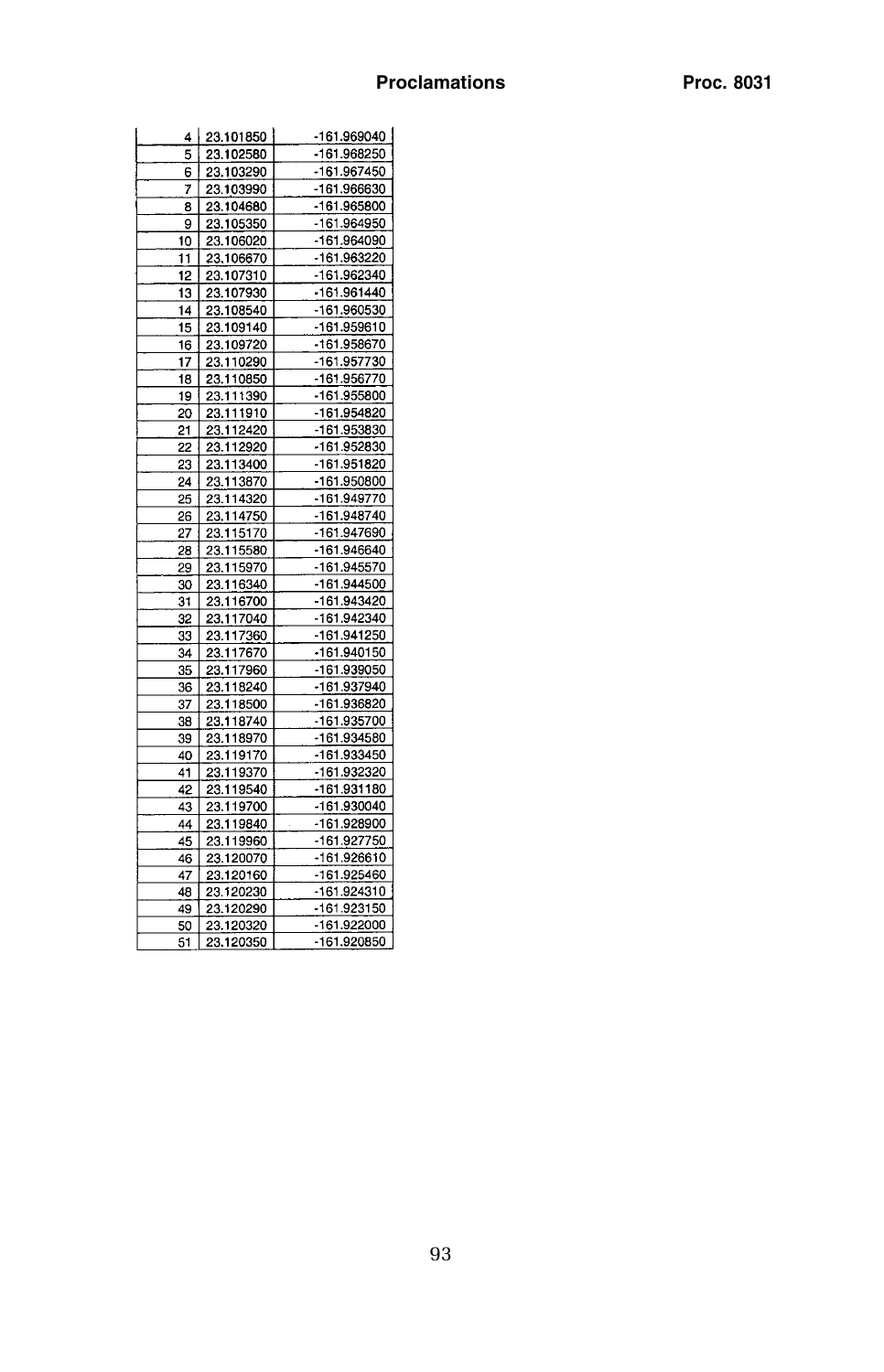$\sim 10^{-11}$ 

| 52 I | 23.120350 | -161.919690 |
|------|-----------|-------------|
| 53   | 23.120340 | -161.918540 |
| 54   | 23.120300 | -161.917390 |
| 55   | 23.120260 | -161.916240 |
| 56   | 23.120190 | -161.915090 |
| 57   | 23.120110 | -161.913940 |
| 58   | 23.120010 | -161.912790 |
| 59   | 23.119890 | -161.911640 |
| 60   | 23.119760 | -161.910500 |
| 61   | 23.119610 | -161.909360 |
| 62   | 23.119440 | -161.908230 |
| 63   | 23.119250 | -161.907090 |
| 64   | 23.119050 | -161.905970 |
| 65   | 23.118830 | -161.904840 |
| 66   | 23.118600 | -161.903720 |
| 67   | 23.118350 | -161.902610 |
| 68   | 23.118080 | -161.901500 |
| 69   | 23.117790 | -161.900400 |
| 70   | 23.117490 | -161.899300 |
| 71   | 23.117170 | -161.898210 |
| 72   | 23.116840 | -161.897130 |
| 73   | 23.116490 | -161.896050 |
| 74   | 23,116190 | -161.895200 |
| 75   | 23.116120 | -161.894980 |
| 76   | 23.115770 | -161.894010 |
| 77   | 23.115740 | -161.893920 |
| 78   | 23.115340 | -161.892870 |
| 79   | 23.114930 | -161.891820 |
| 80   | 23.114500 | -161.890790 |
| 81   | 23.114050 | -161.889760 |
| 82   | 23.113590 | -161.888740 |
| 83   | 23.113110 | -161.887740 |
| 84   | 23.112620 | -161.886740 |
| 85   | 23.112120 | -161.885750 |
| 86   | 23.111600 | -161.884770 |
| 87   | 23.111070 | -161.883810 |
| 88   | 23.110520 | -161.882850 |
| 89   | 23.109950 | -161.881910 |
| 90   | 23.109380 | -161.880970 |
| 91   | 23.108780 | -161.880050 |
| 92   | 23.108180 | -161.879150 |
| 93   | 23.107560 | -161.878250 |
| 94   | 23.106930 | -161.877370 |
| 95   | 23.106280 | -161.876500 |
| 96   | 23.105630 | -161.875640 |
| 97   | 23.104950 | -161.874800 |
| 98   | 23.104270 | -161.873970 |
| 99   | 23.103580 | -161.873160 |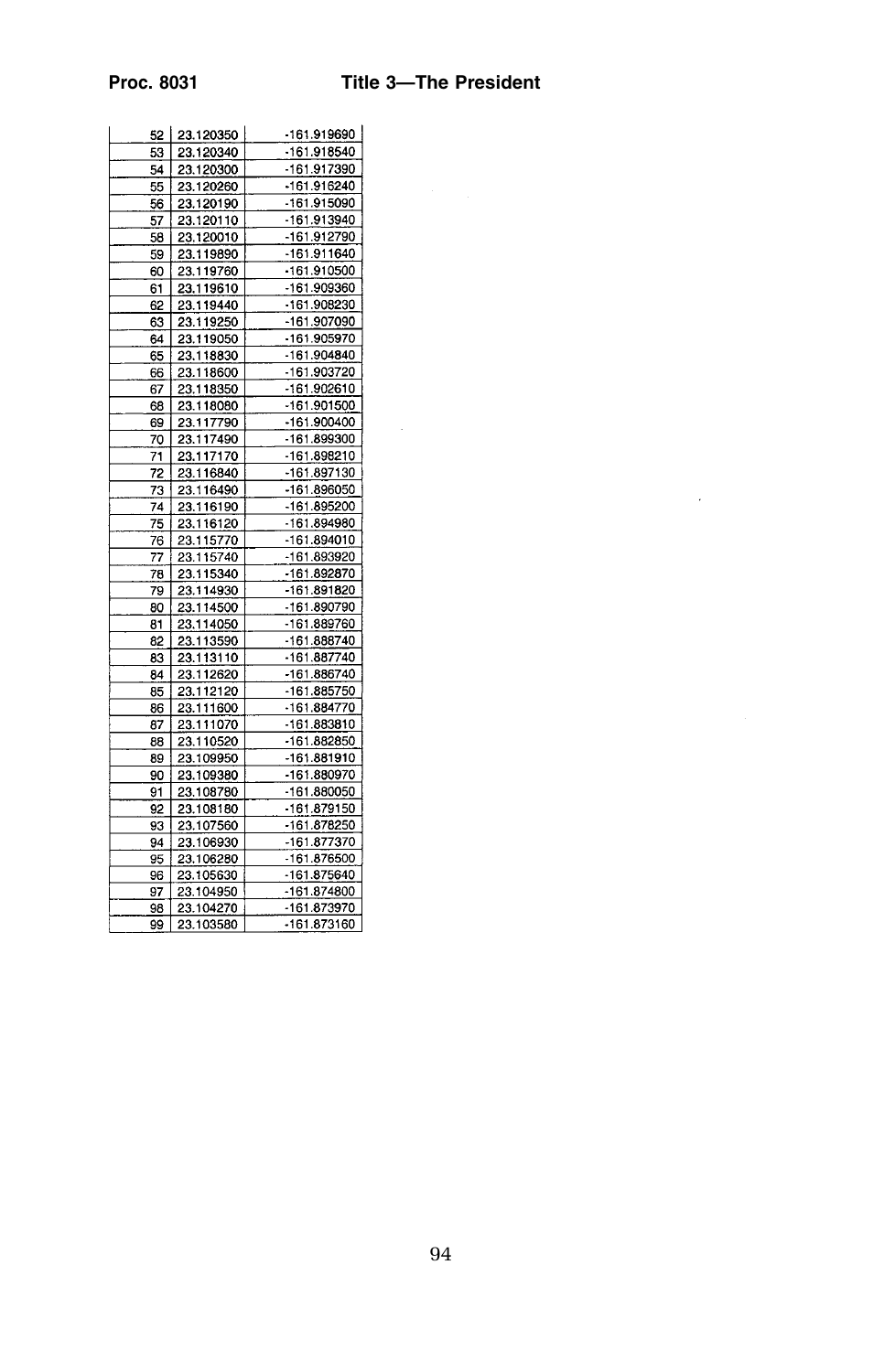| 100 | 23.102870 | -161 872360 |
|-----|-----------|-------------|
| 101 | 23.102150 | -161.871570 |
| 102 | 23.101420 | -161.870800 |
| 103 | 23.100670 | -161.870040 |
| 104 | 23.099920 | -161.869300 |
| 105 | 23.099160 | -161.868580 |
| 106 | 23.098380 | -161.867870 |
| 107 | 23.097960 | -161.867500 |
| 108 | 23.097590 | -161.867180 |
| 109 | 23.096790 | -161.866500 |
| 110 | 23.095990 | -161.865840 |
| 111 | 23.095170 | -161.865200 |
| 112 | 23.094350 | -161.864570 |
| 113 | 23.093510 | -161.863960 |
| 114 | 23.092670 | -161.863370 |
| 115 | 23.091810 | -161.862790 |
| 116 | 23.090950 | -161 862240 |
| 117 | 23.090080 | -161.861700 |
| 118 | 23.089200 | -161.861170 |
| 119 | 23.088320 | -161.860670 |
| 120 | 23.087420 | -161.860180 |
| 121 | 23.086530 | -161.859720 |
| 122 | 23.085620 | -161.859270 |
| 123 | 23.084700 | -161.858840 |
| 124 | 23.083780 | -161.858420 |
| 125 | 23.082860 | -161.858030 |
| 126 | 23.081930 | -161.857660 |
| 127 | 23.080990 | -161.857300 |
| 128 | 23.080040 | -161.856970 |
| 129 | 23.079100 | -161.856650 |
| 130 | 23.078140 | -161.856350 |
| 131 | 23.077190 | -161.856080 |
| 132 | 23.076220 | -161.855820 |
| 133 | 23.075260 | -161.855580 |
| 134 | 23.074290 | -161.855360 |
| 135 | 23.073320 | -161.855160 |
| 136 | 23.072350 | -161.854990 |
| 137 | 23.071370 | -161.854830 |
| 138 | 23.070390 | -161.854690 |
| 139 | 23.069410 | -161.854570 |
| 140 | 23.068430 | -161.854470 |
| 141 | 23.067440 | -161.854390 |
| 142 | 23.066450 | -161.854330 |
| 143 | 23.065470 | -161.854290 |
| 144 | 23.064480 | -161.854280 |
| 145 | 23.063490 | -161.854280 |
| 146 | 23.062510 | -161.854300 |
| 147 | 23.061520 | -161.854340 |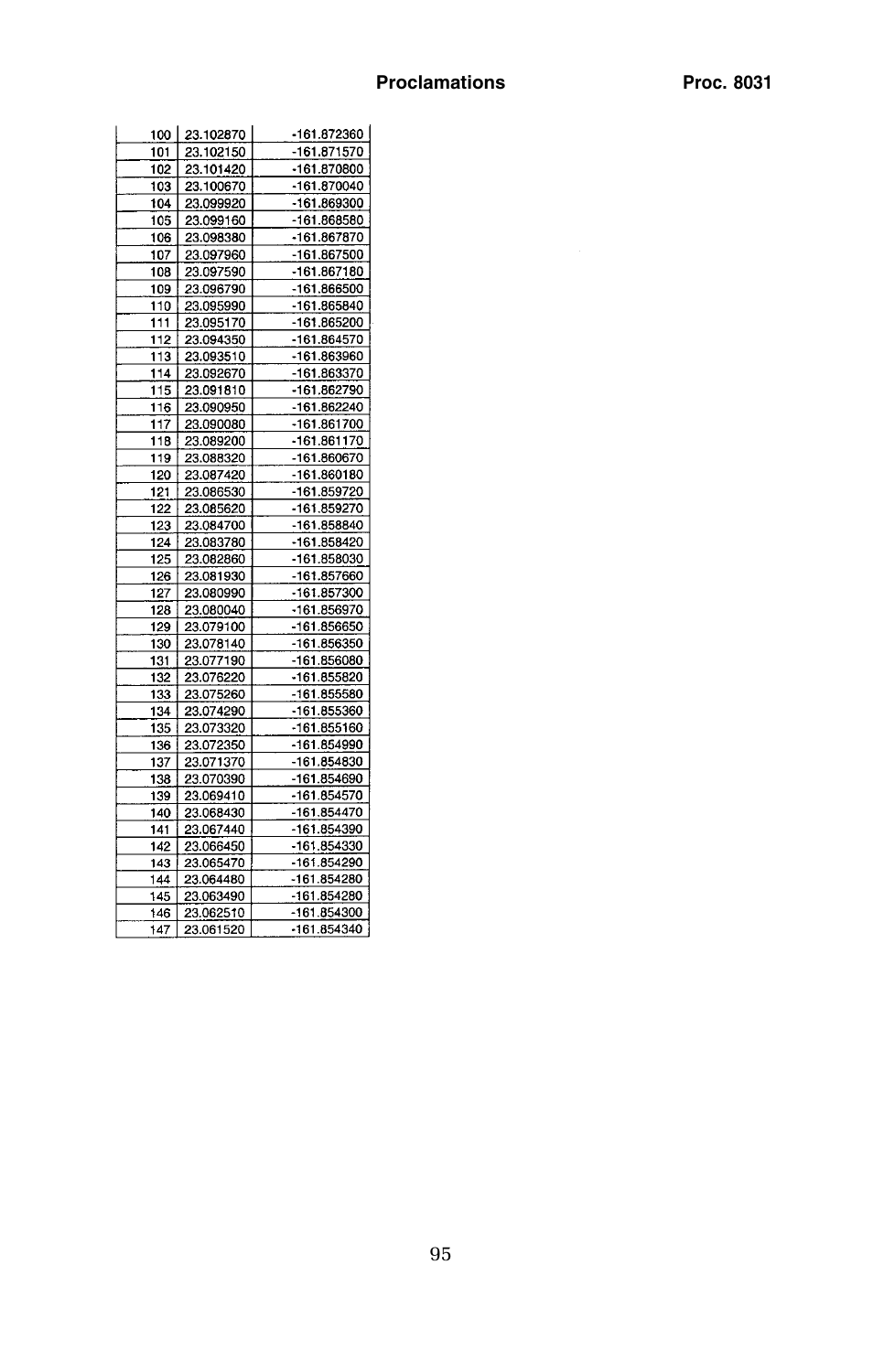$\Delta \phi$ 

| 148 | 23.060530 | -161.854400 |
|-----|-----------|-------------|
| 149 | 23.059550 | -161.854490 |
| 150 | 23.058570 | -161.854590 |
| 151 | 23.057580 | -161.854710 |
| 152 | 23.056600 | -161.854850 |
| 153 | 23.055630 | -161.855020 |
| 154 | 23.054650 | -161.855200 |
| 155 | 23.053670 | -161.855400 |
| 156 | 23.052710 | -161.855620 |
| 157 | 23.051740 | -161.855860 |
| 158 | 23.050780 | -161.856120 |
| 159 | 23.049820 | -161.856410 |
| 160 | 23.048870 | -161.856710 |
| 161 | 23.047910 | -161.857030 |
| 162 | 23.046970 | -161.857360 |
| 163 | 23.046030 | -161.857720 |
| 164 | 23.045100 | -161.858100 |
| 165 | 23.044170 | -161.858500 |
| 166 | 23.043240 | -161.858910 |
| 167 | 23.042330 | -161.859350 |
| 168 | 23.041420 | -161.859800 |
| 169 | 23.040510 | -161.860270 |
| 170 | 23.039620 | -161.860760 |
| 171 | 23.038730 | -161.861260 |
| 172 | 23.037850 | -161.861790 |
| 173 | 23.036980 | -161.862330 |
| 174 | 23.036110 | -161.862890 |
| 175 | 23.035250 | -161.863470 |
| 176 | 23.034400 | -161.864070 |
| 177 | 23.033570 | -161.864680 |
| 178 | 23.032740 | -161.865310 |
| 179 | 23.031910 | -161.865960 |
| 180 | 23.031100 | -161.866620 |
| 181 | 23.030310 | -161.867300 |
| 182 | 23.029510 | -161.868000 |
| 183 | 23.028730 | -161.868710 |
| 184 | 23.027960 | -161.869430 |
| 185 | 23.027200 | -161.870180 |
| 186 | 23.026460 | -161.870940 |
| 187 | 23.025720 | -161.871710 |
| 188 | 23.025000 | -161.872500 |
| 189 | 23.024280 | -161.873300 |
| 190 | 23.023580 | -161.874120 |
| 191 | 23.022900 | -161.874950 |
| 192 | 23.022220 | -161.875790 |
| 193 | 23.021560 | -161.876650 |
| 194 | 23.020910 | -161.877520 |
| 195 | 23.020270 | -161.878410 |
|     |           |             |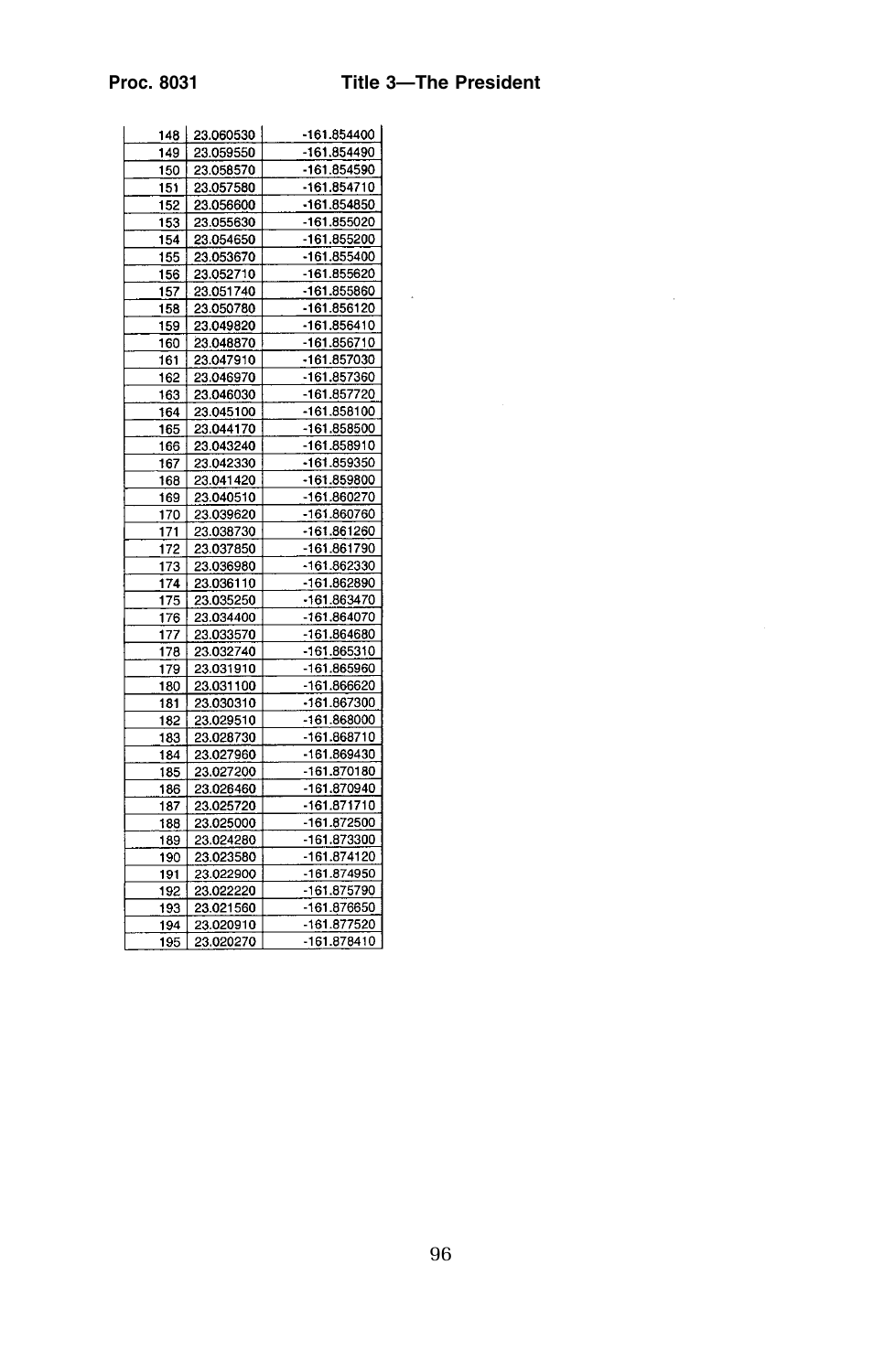| 196 I      | 23.019650 | -161.879310 |
|------------|-----------|-------------|
| 197        | 23.019030 | -161.880220 |
| 198        | 23.018440 | -161.881140 |
| 199        | 23.017860 | -161.882070 |
| 200        | 23.017290 | -161.883020 |
| 201        | 23.016730 | -161.883980 |
| 202        | 23.016190 | -161.884940 |
|            | 23.015670 | -161.885920 |
| 203<br>204 | 23.015150 | -161.886910 |
|            |           | -161.887910 |
| 205        | 23.014660 |             |
| 206        | 23.014170 | -161.888920 |
| 207        | 23.013710 | -161.889940 |
| 208        | 23.013260 | -161.890970 |
| 209        | 23.012820 | -161.892010 |
| 210        | 23.012400 | -161.893060 |
| 211        | 23.012000 | -161.894110 |
| 212        | 23.011610 | -161.895170 |
| 213        | 23.011230 | -161.896240 |
| 214        | 23.010880 | -161.897320 |
| 215        | 23.010540 | -161.898410 |
| 216        | 23.010210 | -161.899500 |
| 217        | 23.009900 | -161.900590 |
| 218        | 23.009610 | -161.901700 |
| 219        | 23.009340 | -161.902810 |
| 220        | 23.009080 | -161.903920 |
| 221        | 23.008840 | -161.905040 |
| 222        | 23.008610 | -161.906170 |
| 223        | 23.008400 | -161.907300 |
| 224        | 23.008210 | -161.908430 |
| 225        | 23.008160 | -161.908750 |
| 226        | 23.008030 | -161.909560 |
| 227        | 23.007880 | -161.910700 |
| 228        | 23.007740 | -161.911850 |
| 229        | 23.007610 | -161.912990 |
| 230        | 23.007550 | -161.913660 |
| 231        | 23.007510 | -161.914140 |
| 232        | 23.007420 | -161.915290 |
|            |           | -161.916440 |
| 233        | 23 007340 |             |
| 234        | 23.007290 | -161.917590 |
| 235        | 23.007250 | -161.918740 |
| 236        | 23.007230 | -161.919900 |
| 237        | 23.007230 | -161.921050 |
| 238        | 23.007240 | -161.922210 |
| 239        | 23.007270 | -161.923360 |
| 240        | 23.007270 | -161.923360 |
| 241        | 23.007320 | -161.924510 |
| 242        | 23.007380 | -161.925660 |
| 243        | 23.007470 | -161.926810 |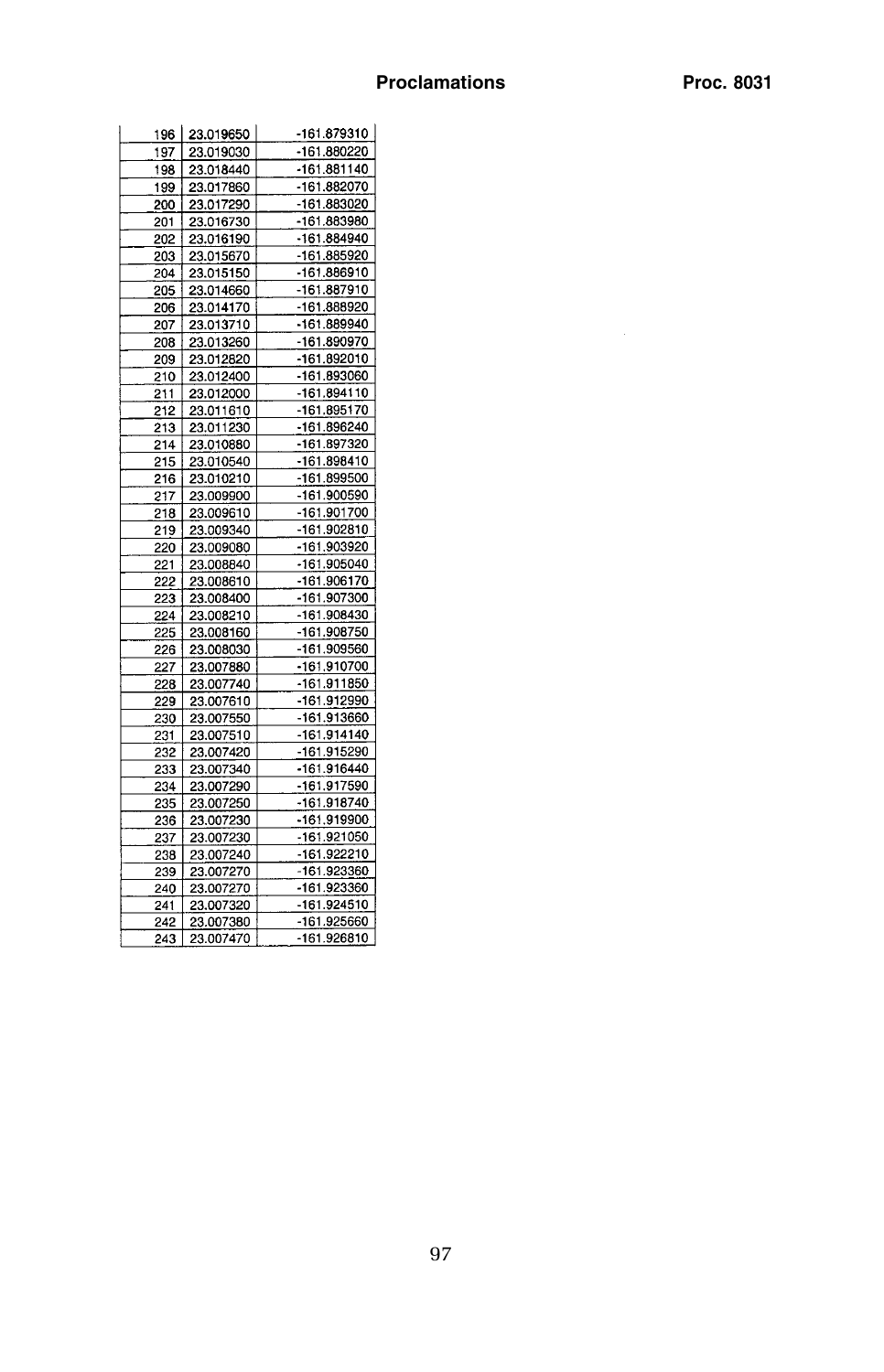| 245<br>23.007680<br>246<br>23.007820<br>247<br>23.007970 | -161.927960 |
|----------------------------------------------------------|-------------|
|                                                          | -161.929100 |
|                                                          | -161.930240 |
|                                                          | -161.931380 |
| 248<br>23.008140                                         | -161.932520 |
| 249<br>23.008320                                         | -161.933650 |
| 250<br>23.008520                                         | -161.934780 |
| 251<br>23.008740                                         | -161.935900 |
| 252<br>23.008980                                         | -161.937020 |
| 253<br>23.009230                                         | -161.938140 |
| 254<br>23.009500                                         | -161.939240 |
| 255<br>23.009780                                         | -161.940350 |
| 256<br>23.010080                                         | -161.941440 |
|                                                          | -161.942530 |
| 257<br>23.010400                                         |             |
| 258<br>23.010740                                         | -161.943620 |
| 259<br>23.011090                                         | -161.944690 |
| 260<br>23.011460                                         | -161.945760 |
| 261<br>23.011840                                         | -161.946820 |
| 23.012240<br>262                                         | -161.947880 |
| 263<br>23.012650                                         | -161.948920 |
| 23.013080<br>264                                         | -161.949960 |
| 265<br>23.013520                                         | -161.950980 |
| 23.013990<br>266                                         | -161.952000 |
| 267<br>23.014460                                         | -161.953010 |
| 268<br>23.014950                                         | -161.954010 |
| 269<br>23.015460                                         | -161.955000 |
| 270<br>23.015980                                         | -161.955970 |
| 271<br>23.016510                                         | -161.956940 |
| 272<br>23.017060                                         | -161.957900 |
| 273<br>23.017620                                         | -161.958840 |
| 274<br>23.018200                                         | -161.959770 |
| 275<br>23.018790                                         | -161.960690 |
|                                                          | -161.961600 |
| 276<br>23.019400                                         |             |
| 277<br>23.019480                                         | -161.961720 |
| 278<br>23.019600                                         | -161.961890 |
| 23.020010<br>279                                         | -161.962500 |
| 23.020650<br>280                                         | -161.963380 |
| 23.021290<br>281                                         | -161.964250 |
| 23.021950<br>282                                         | -161.965100 |
| 283<br>23.022620                                         | -161.965950 |
| 284<br>23.023300                                         | -161.966770 |
| 23.024000<br>285                                         | -161.967590 |
| 23.024710<br>286                                         | -161.968390 |
| 23.025430<br>287                                         | -161.969170 |
| 288<br>23.026160                                         | -161.969950 |
| 23.026900<br>289                                         | -161.970700 |
| 23.027650<br>290                                         | -161.971440 |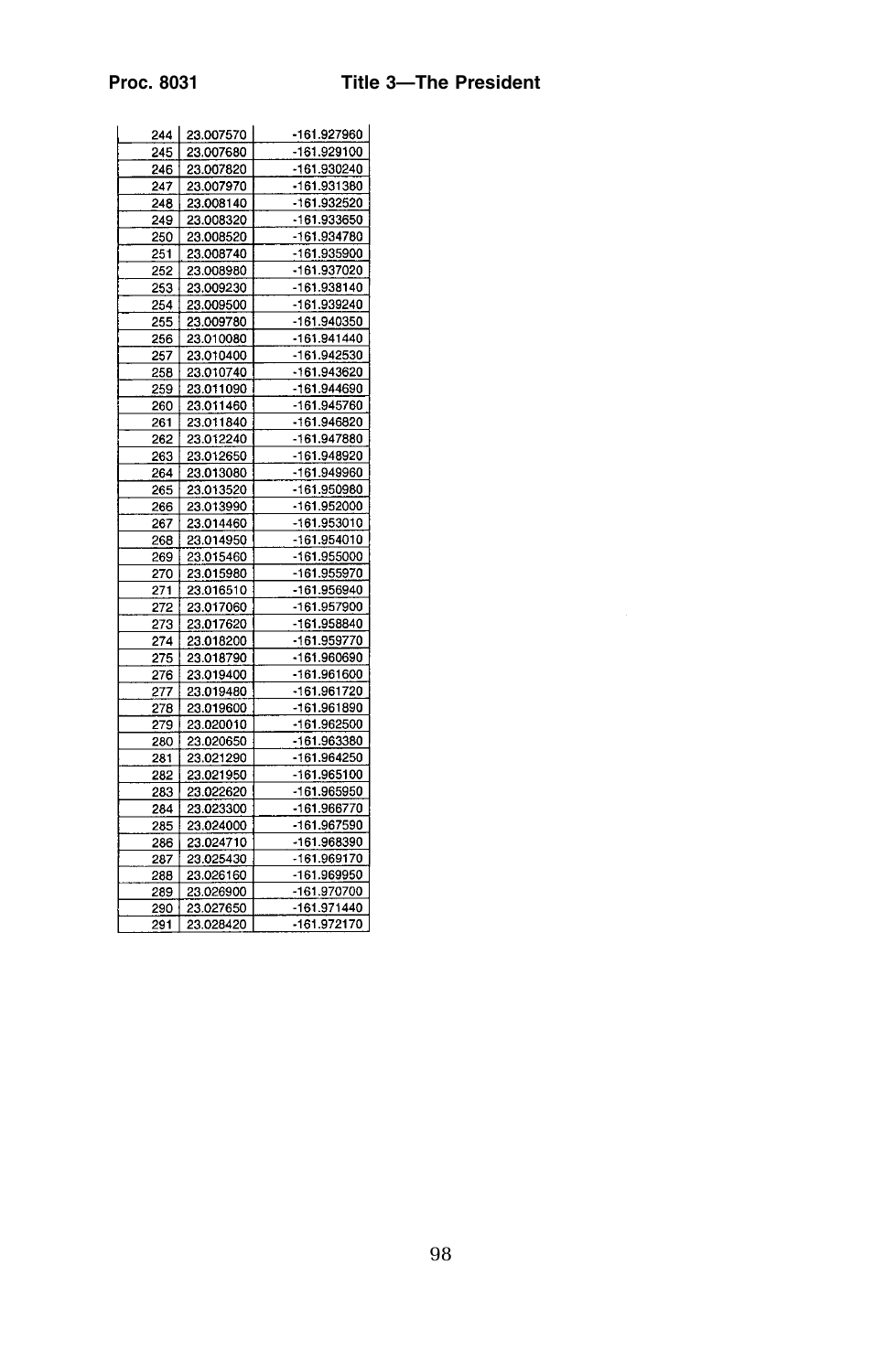$\bar{\phi}$ 

| 292  | 23.029200 | -161.972870 |
|------|-----------|-------------|
| 293  | 23.029980 | -161.973570 |
| 294  | 23.030780 | -161.974240 |
| 295  | 23.031590 | -161.974900 |
|      |           |             |
| 296. | 23.032400 | -161.975550 |
| 297  | 23.033230 | -161.976170 |
| 298  | 23.034060 | -161.976780 |
| 299  | 23.034910 | -161.977380 |
| 300  | 23.035760 | -161.977950 |
| 301  | 23.036620 | -161.978510 |
| 302  | 23.037490 | -161.979050 |
| 303  | 23.038370 | -161.979570 |
| 304  | 23.039260 | -161.980080 |
| 305  | 23.040150 | -161.980560 |
| 306  | 23.041050 | -161.981030 |
| 307  | 23.041960 | -161.981480 |
| 308  | 23.042870 | -161.981910 |
| 309  | 23.043790 | -161.982320 |
| 310  | 23.044720 | -161.982710 |
| 311  | 23.045650 | -161.983090 |
| 312  | 23.046590 | -161.983440 |
| 313  | 23.047530 | -161.983780 |
| 314  | 23.048480 | -161.984090 |
| 315  | 23.049430 | -161.984390 |
| 316  | 23.050390 | -161.984670 |
| 317  | 23.051350 | -161.984930 |
| 318  | 23.052320 | -161.985160 |
| 319  | 23.053290 | -161.985380 |
| 320  | 23.054260 | -161.985580 |
|      |           | -161.985760 |
| 321  | 23.055230 | -161.985920 |
| 322  | 23.056210 |             |
| 323  | 23.057190 | -161.986060 |
| 324  | 23.058170 | -161.986180 |
| 325  | 23.059150 | -161.986280 |
| 326  | 23.060130 | -161.986350 |
| 327  | 23.061120 | -161.986410 |
| 328  | 23.062110 | -161.986450 |
| 329  | 23.063090 | -161.986470 |
| 330  | 23.064080 | -161.986470 |
| 331  | 23.065070 | -161.986450 |
| 332  | 23.066060 | -161.986400 |
| 333  | 23.067040 | -161.986340 |
| 334  | 23.068030 | -161.986260 |
| 335  | 23.069010 | -161.986160 |
| 336  | 23.069990 | -161.986030 |
| 337  | 23.070970 | -161.985890 |
| 338  | 23.071950 | -161.985730 |
| 339  | 23.072930 | -161.985550 |
|      |           |             |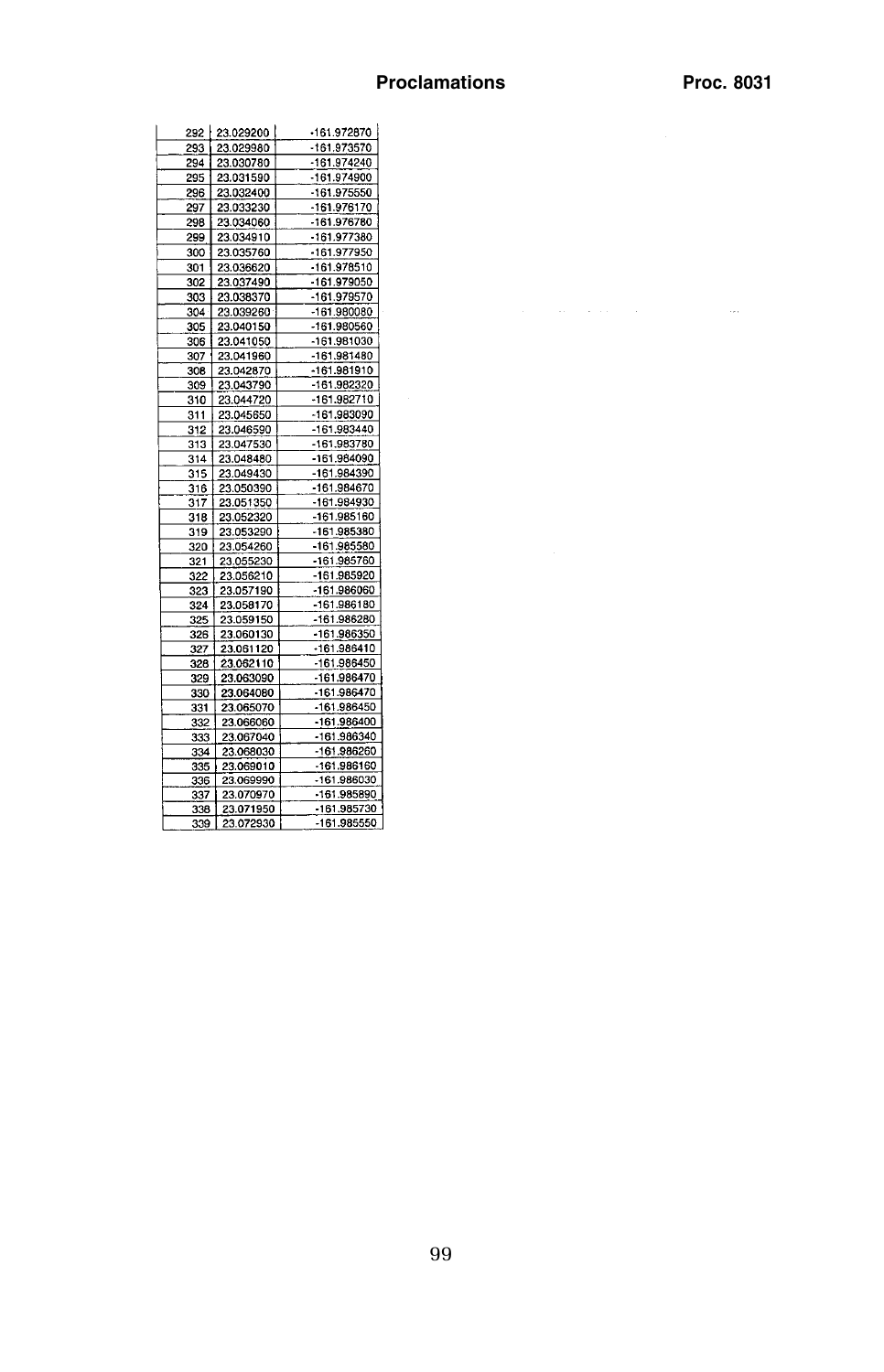| 340 | 23.073900 | -161.985350 |
|-----|-----------|-------------|
| 341 | 23.074870 | -161.985120 |
| 342 | 23.075830 | -161.984880 |
| 343 | 23.076800 | -161.984620 |
| 344 | 23.077760 | -161.984340 |
| 345 | 23.078710 | -161.984040 |
| 346 | 23.079660 | -161.983720 |
| 347 | 23.080610 | -161.983380 |
| 348 | 23.081550 | -161.983020 |
| 349 | 23.082480 | -161.982650 |
| 350 | 23.083410 | -161.982250 |
| 351 | 23.084330 | -161.981830 |
| 352 | 23.085250 | -161.981400 |
| 353 | 23.086160 | -161.980950 |
| 354 | 23.087060 | -161.980480 |
| 355 | 23.087960 | -161.979990 |
| 356 | 23.088850 | -161.979480 |
| 357 | 23.089730 | -161.978960 |
| 358 | 23.090600 | -161.978410 |
| 359 | 23.091470 | -161.977850 |
| 360 | 23.092320 | -161.977270 |
| 361 | 23.093170 | -161.976680 |
| 362 | 23.094010 | -161.976060 |
| 363 | 23.094840 | -161.975430 |
| 364 | 23.095660 | -161.974790 |
| 365 | 23.096470 | -161.974130 |
| 366 | 23.097270 | -161.973450 |
| 367 | 23.098060 | -161.972750 |
| 368 | 23.098840 | -161.972040 |

## Midway Atoll Special Management Area Boundary Coordinates

[Coordinates listed in this Appendix are unprojected (Geographic) and based on the North

 $\ddot{\phantom{a}}$ 

American Datum of 1983.]

| Point | Latitude  | Longitude     |
|-------|-----------|---------------|
|       | 27.997920 | -177.312670   |
| 2     | 27.991240 | -177.363420   |
| 3     | 27.992160 | $-177.417620$ |
| 4     | 27.999620 | -177.470820   |
| 5     | 28.015160 | -177.518750   |
| 6     | 28.036610 | -177.553930   |
| 7     | 28.068170 | -177.594240   |
| 8     | 28.105720 | -177.620360   |
| 9     | 28.148620 | -177.643950   |
| 10    | 28.201340 | -177.655070   |
| 11    | 28.214300 | -177.656000   |
| 12    | 28.236740 | -177.650280   |